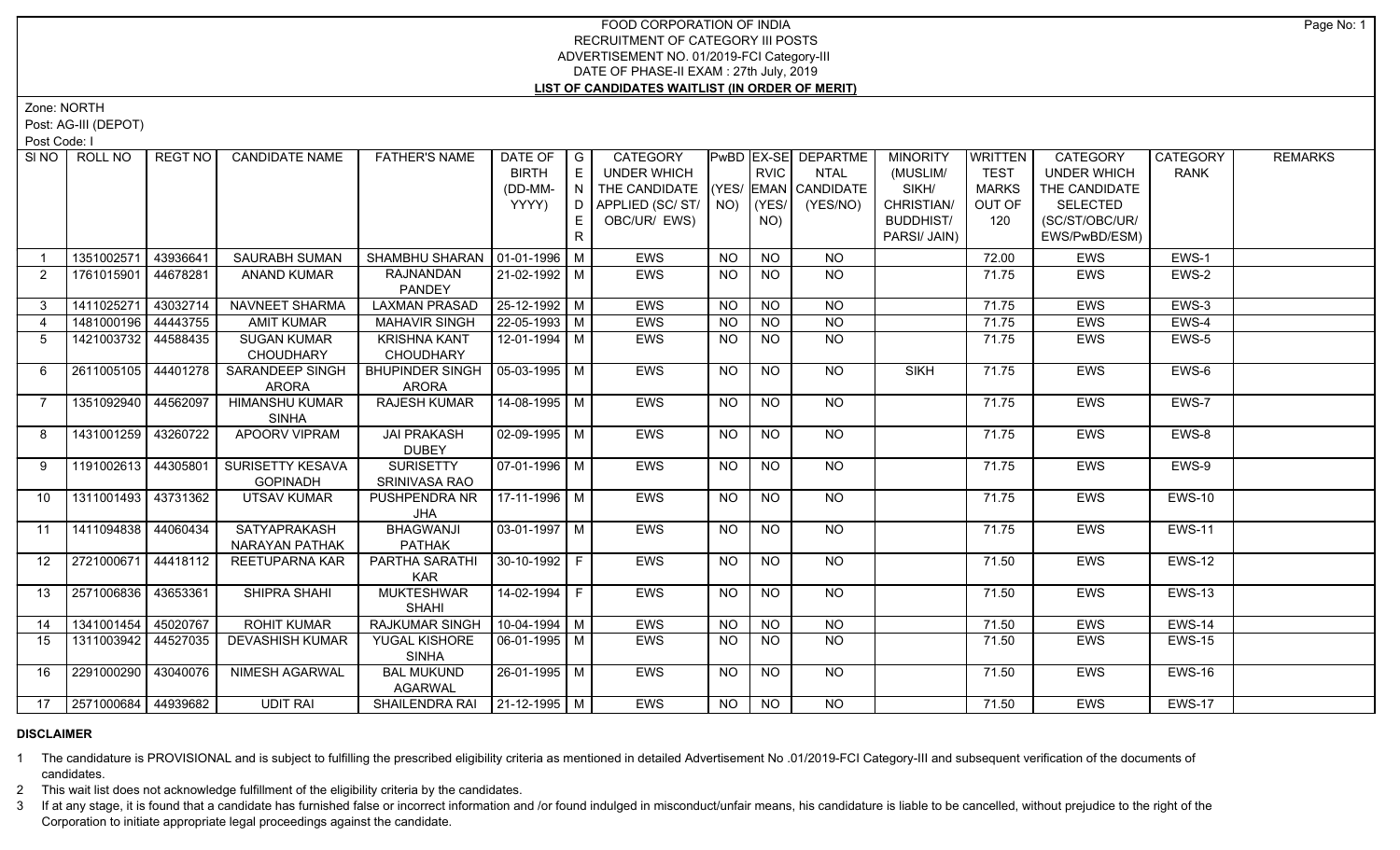Zone: NORTH

Post: AG-III (DEPOT)

Post Code: I

| SI <sub>NO</sub> | ROLL NO             | REGT NO  | <b>CANDIDATE NAME</b>                 | <b>FATHER'S NAME</b>                      | DATE OF   G<br><b>BIRTH</b><br>(DD-MM-<br>YYYY) | E       | <b>CATEGORY</b><br>UNDER WHICH<br>$\mid N \mid$ THE CANDIDATE $\mid$ (YES/ EMAN $\mid$ CANDIDATE<br>D APPLIED (SC/ ST/   NO) |           | <b>RVIC</b><br> YES | <b>PwBD EX-SE DEPARTME</b><br>NTAL<br>(YES/NO) | <b>MINORITY</b><br>(MUSLIM/<br>SIKH/<br>CHRISTIAN/ | <b>WRITTEN</b><br><b>TEST</b><br><b>MARKS</b><br>OUT OF | <b>CATEGORY</b><br><b>UNDER WHICH</b><br>THE CANDIDATE<br>SELECTED | CATEGORY<br><b>RANK</b> | <b>REMARKS</b> |
|------------------|---------------------|----------|---------------------------------------|-------------------------------------------|-------------------------------------------------|---------|------------------------------------------------------------------------------------------------------------------------------|-----------|---------------------|------------------------------------------------|----------------------------------------------------|---------------------------------------------------------|--------------------------------------------------------------------|-------------------------|----------------|
|                  |                     |          |                                       |                                           |                                                 | E.<br>R | OBC/UR/ EWS)                                                                                                                 |           | NO)                 |                                                | <b>BUDDHIST/</b><br>PARSI/ JAIN)                   | 120                                                     | (SC/ST/OBC/UR/<br>EWS/PwBD/ESM)                                    |                         |                |
| 18               | 1761011877 43420438 |          | <b>VIJAY KUMAR ROY</b>                | <b>SUNIL PRASAD</b><br><b>ROY</b>         | 16-05-1996 M                                    |         | <b>EWS</b>                                                                                                                   | <b>NO</b> | <b>NO</b>           | NO                                             |                                                    | 71.50                                                   | EWS                                                                | <b>EWS-18</b>           |                |
| 19               | 2631022559 43670611 |          | <b>ABHISHEK TRIPATHI</b>              | RADHA SHARAN<br><b>TRIPATHI</b>           | 20-07-1992 M                                    |         | EWS                                                                                                                          | <b>NO</b> | <b>NO</b>           | NO.                                            |                                                    | 71.25                                                   | EWS                                                                | <b>EWS-19</b>           |                |
| 20               | 1351022855 43840269 |          | <b>KUMAR RANA</b><br><b>RANCHHOR</b>  | SUBODH MISHRA                             | 08-02-1994   M                                  |         | <b>EWS</b>                                                                                                                   | NO.       | <b>NO</b>           | NO                                             |                                                    | 71.25                                                   | <b>EWS</b>                                                         | EWS-20                  |                |
| 21               | 2641006744 43700489 |          | <b>PRAGATI RASTOGI</b>                | SANDEEP RASTOGI   26-06-1994   F          |                                                 |         | <b>EWS</b>                                                                                                                   | <b>NO</b> | <b>NO</b>           | N <sub>O</sub>                                 |                                                    | 71.25                                                   | EWS                                                                | <b>EWS-21</b>           |                |
| 22               | 2631026465 45114175 |          | <b>AMAR PRAKASH</b><br><b>SHUKLA</b>  | <b>RAMSEWAK</b><br>SHUKAL                 | 31-07-1994   M                                  |         | <b>EWS</b>                                                                                                                   | NO.       | NO.                 | NO                                             |                                                    | 71.25                                                   | <b>EWS</b>                                                         | <b>EWS-22</b>           |                |
| 23               | 1151007050 44326968 |          | <b>VARIKOOTI</b><br><b>BALREDDY</b>   | <b>VARIKOOTI</b><br><b>BALAKOTI REDDY</b> | $16-06-1993$ M                                  |         | <b>EWS</b>                                                                                                                   | <b>NO</b> | <b>NO</b>           | $N$ <sup>O</sup>                               |                                                    | 71.00                                                   | EWS                                                                | <b>EWS-23</b>           |                |
| 24               | 1411108275 44347763 |          | <b>ANURAG GAIROLA</b>                 | <b>ANIL GAIROLA</b>                       | $15-03-1995$ M                                  |         | <b>EWS</b>                                                                                                                   | <b>NO</b> | <b>NO</b>           | NO                                             |                                                    | 71.00                                                   | <b>EWS</b>                                                         | <b>EWS-24</b>           |                |
| 25               | 1351055250 43558012 |          | <b>ANKUR PANDEY</b>                   | <b>SUBAS PANDEY</b>                       | 20-01-1996 M                                    |         | EWS                                                                                                                          | <b>NO</b> | <b>NO</b>           | <b>NO</b>                                      |                                                    | 71.00                                                   | EWS                                                                | <b>EWS-25</b>           |                |
| 26               | 2311003297          | 43921169 | <b>ARUN KUMAR</b><br>KHUNGAR          | RAJ KUMAR<br><b>KHUNGAR</b>               | 25-08-1997   M                                  |         | <b>EWS</b>                                                                                                                   | <b>NO</b> | NO.                 | <b>NO</b>                                      |                                                    | 71.00                                                   | <b>EWS</b>                                                         | EWS-26                  |                |
| 27               | 2621015595 44852069 |          | <b>SUNIL KUMAR</b>                    | R B TIWARI                                | $11-02-1992$ M                                  |         | <b>EWS</b>                                                                                                                   | <b>NO</b> | <b>NO</b>           | <b>NO</b>                                      |                                                    | 70.75                                                   | EWS                                                                | <b>EWS-27</b>           |                |
| 28               | 2151009238 44078423 |          | <b>BARSABANYASINI</b><br><b>SWAIN</b> | KAILASH CHANDRA<br>SWAIN                  | $30 - 06 - 1992$ F                              |         | <b>EWS</b>                                                                                                                   | <b>NO</b> | <b>NO</b>           | <b>NO</b>                                      |                                                    | 70.75                                                   | <b>EWS</b>                                                         | EWS-28                  |                |
| 29               | 2221000767 44695618 |          | <b>SAJAN</b>                          | <b>RAMESH KUMAR</b>                       | $19-07-1992$ M                                  |         | <b>EWS</b>                                                                                                                   | <b>NO</b> | <b>NO</b>           | $\overline{NO}$                                |                                                    | 70.75                                                   | EWS                                                                | <b>EWS-29</b>           |                |
| 30               | 2661000587 44901154 |          | <b>SHIVA SHARMA</b>                   | <b>SANJAY SHARMA</b>                      | 09-03-1993   M                                  |         | <b>EWS</b>                                                                                                                   | <b>NO</b> | NO                  | $\overline{NO}$                                |                                                    | 70.75                                                   | <b>EWS</b>                                                         | <b>EWS-30</b>           |                |
| 31               | 1451005791 43898090 |          | <b>SOMPAL</b>                         | <b>RAMBIR SINGH</b>                       | 22-03-1993 M                                    |         | EWS                                                                                                                          | <b>NO</b> | <b>NO</b>           | $\overline{NQ}$                                |                                                    | 70.75                                                   | EWS                                                                | <b>EWS-31</b>           |                |
| 32               | 2161001262 44653945 |          | <b>SANTOSH KUMAR</b><br><b>BEURA</b>  | <b>RASANANDA</b><br><b>BEURA</b>          | 03-02-1995   M                                  |         | <b>EWS</b>                                                                                                                   | NO.       | NO.                 | <b>NO</b>                                      |                                                    | 70.75                                                   | <b>EWS</b>                                                         | <b>EWS-32</b>           |                |
| 33               | 2631005249 43729561 |          | SHIVAM MP                             | <b>OM PRAKASH</b>                         | $12 - 02 - 1995$ M                              |         | EWS                                                                                                                          | <b>NO</b> | <b>NO</b>           | <b>NO</b>                                      |                                                    | 70.75                                                   | EWS                                                                | <b>EWS-33</b>           |                |
| 34               | 2561033446          | 43873435 | <b>HIMANSHU TRIPATHI</b>              | PANKAJ KUMAR<br><b>TRIPATHI</b>           | 02-04-1995   M                                  |         | <b>EWS</b>                                                                                                                   | <b>NO</b> | <b>NO</b>           | NO                                             |                                                    | 70.75                                                   | <b>EWS</b>                                                         | EWS-34                  |                |
| 35               | 2621014641 44141096 |          | <b>LOVY BANSAL</b>                    | <b>RAJU BANSAL</b>                        | 22-04-1995 M                                    |         | EWS                                                                                                                          | <b>NO</b> | <b>NO</b>           | <b>NO</b>                                      |                                                    | 70.75                                                   | EWS                                                                | <b>EWS-35</b>           |                |
| 36               | 1411110172 44821427 |          | <b>HAREKRISHAN</b><br><b>MISHRA</b>   | <b>GOVIND MISHRA</b>                      | 20-05-1995   M                                  |         | <b>EWS</b>                                                                                                                   | NO        | <b>NO</b>           | NO                                             |                                                    | 70.75                                                   | EWS                                                                | <b>EWS-36</b>           |                |

# **DISCLAIMER**

1 The candidature is PROVISIONAL and is subject to fulfilling the prescribed eligibility criteria as mentioned in detailed Advertisement No .01/2019-FCI Category-III and subsequent verification of the documents of candidates.

2 This wait list does not acknowledge fulfillment of the eligibility criteria by the candidates.

3 If at any stage, it is found that a candidate has furnished false or incorrect information and /or found indulged in misconduct/unfair means, his candidature is liable to be cancelled, without prejudice to the right of t Corporation to initiate appropriate legal proceedings against the candidate.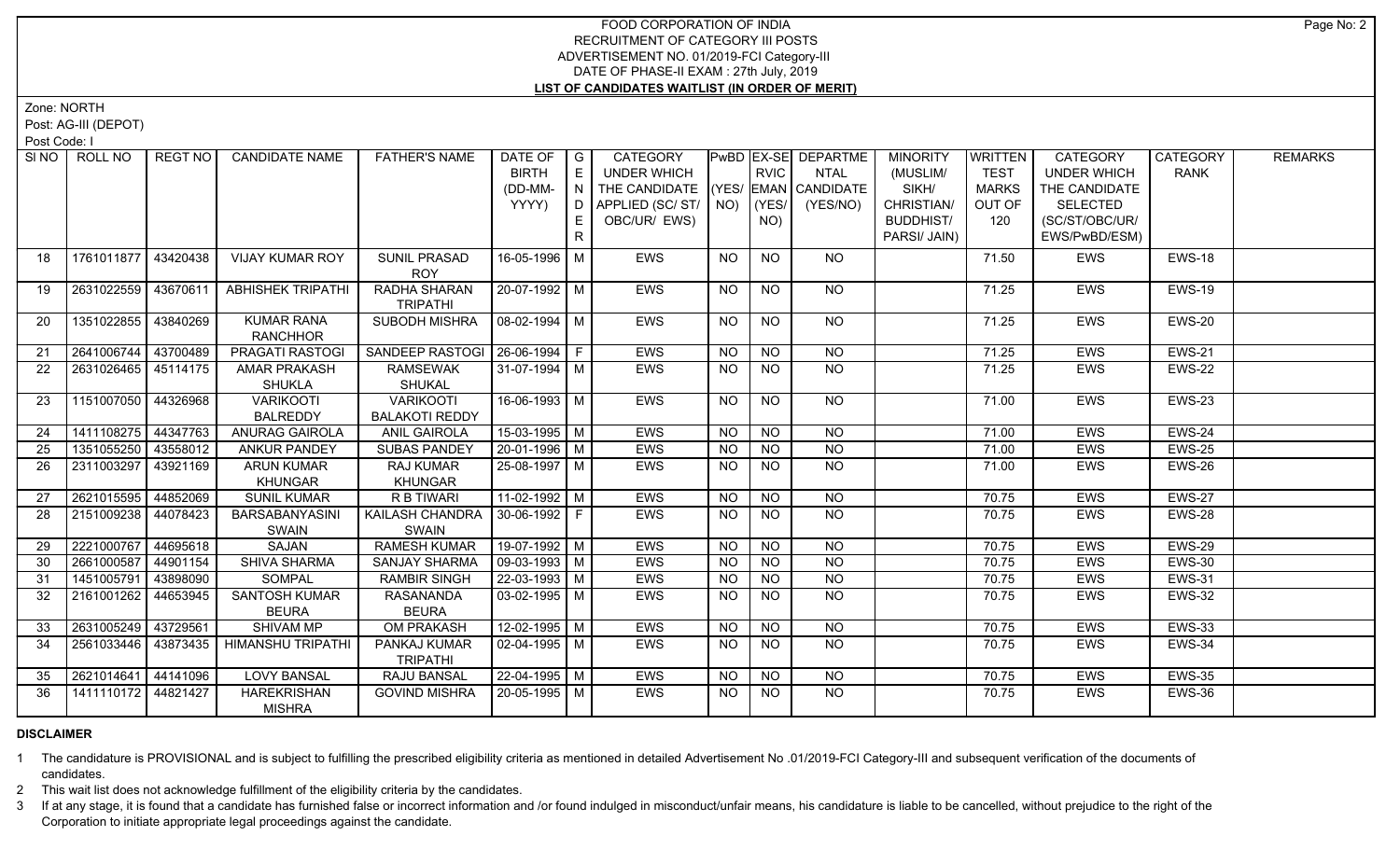Zone: NORTH

Post: AG-III (DEPOT)

Post Code: I

|    | SINO   ROLL NO      | REGT NO  | <b>CANDIDATE NAME</b>                | <b>FATHER'S NAME</b>                 | DATE OF<br><b>BIRTH</b><br>(DD-MM-<br>YYYY) | $\overline{\phantom{a}}$ G<br>$\mathsf{E}% _{\mathsf{H}}$<br>$\mathsf{I} \ \mathsf{N} \ \mathsf{I}$<br>D<br>E | <b>CATEGORY</b><br>UNDER WHICH<br>THE CANDIDATE (YES/ EMAN CANDIDATE<br>APPLIED (SC/ST/<br>OBC/UR/ EWS) |                | <b>RVIC</b><br>$NO)$ $(YES/$<br>NO) | PwBD   EX-SE   DEPARTME<br><b>NTAL</b><br>(YES/NO) | <b>MINORITY</b><br>(MUSLIM/<br>SIKH/<br>CHRISTIAN/<br><b>BUDDHIST/</b> | <b>WRITTEN</b><br><b>TEST</b><br>MARKS<br>OUT OF<br>120 | <b>CATEGORY</b><br><b>UNDER WHICH</b><br>THE CANDIDATE<br><b>SELECTED</b><br>(SC/ST/OBC/UR/ | CATEGORY<br><b>RANK</b> | <b>REMARKS</b> |
|----|---------------------|----------|--------------------------------------|--------------------------------------|---------------------------------------------|---------------------------------------------------------------------------------------------------------------|---------------------------------------------------------------------------------------------------------|----------------|-------------------------------------|----------------------------------------------------|------------------------------------------------------------------------|---------------------------------------------------------|---------------------------------------------------------------------------------------------|-------------------------|----------------|
|    |                     |          |                                      |                                      |                                             | $\mathsf{R}$                                                                                                  |                                                                                                         |                |                                     |                                                    | PARSI/ JAIN)                                                           |                                                         | EWS/PwBD/ESM)                                                                               |                         |                |
| 37 | 1921008506 44754778 |          | <b>SUNNY KUMAR</b>                   | <b>MUKESH KUMAR</b><br><b>SINGH</b>  | $05-07-1995$ M                              |                                                                                                               | <b>EWS</b>                                                                                              | NO             | <b>NO</b>                           | NO.                                                |                                                                        | 70.75                                                   | <b>EWS</b>                                                                                  | EWS-37                  |                |
| 38 | 1411087249 43313247 |          | <b>NEVIKA PANWAR</b>                 | <b>JITENDRA KUMAR</b><br>SINGH       | 10-01-1996 F                                |                                                                                                               | EWS                                                                                                     | NO.            | <b>NO</b>                           | <b>NO</b>                                          |                                                                        | 70.75                                                   | EWS                                                                                         | <b>EWS-38</b>           |                |
| 39 | 2321012863          | 45028824 | <b>KAPIL JAIN</b>                    | <b>ANIL JAIN</b>                     | 05-09-1996 M                                |                                                                                                               | EWS                                                                                                     | NO             | $\overline{N}$                      | <b>NO</b>                                          | JAIN                                                                   | 70.75                                                   | <b>EWS</b>                                                                                  | <b>EWS-39</b>           |                |
| 40 | 2631040712          | 43490718 | <b>ABHISHEK GANGULI</b>              | <b>KK GANGULY</b>                    | $06 - 02 - 1997$ M                          |                                                                                                               | EWS                                                                                                     | <b>NO</b>      | <b>NO</b>                           | $\overline{NO}$                                    |                                                                        | 70.75                                                   | <b>EWS</b>                                                                                  | EWS-40                  |                |
| 41 | 2221009845 43880831 |          | <b>GURVINDER SINGH</b>               | <b>KULVINDER SINGH</b>               | $08-07-1997$ M                              |                                                                                                               | EWS                                                                                                     | $\overline{N}$ | $\overline{N}$                      | $\overline{NO}$                                    | <b>SIKH</b>                                                            | 70.75                                                   | <b>EWS</b>                                                                                  | <b>EWS-41</b>           |                |
| 42 | 2601010453 44709707 |          | <b>NEELAM NIGAM</b>                  | <b>OM PRAKASH</b><br><b>NIGAM</b>    | $02-03-1992$   F                            |                                                                                                               | EWS                                                                                                     | NO.            | <b>NO</b>                           | $\overline{NQ}$                                    |                                                                        | 70.50                                                   | <b>EWS</b>                                                                                  | EWS-42                  |                |
| 43 | 1411116903 43197752 |          | <b>JITENDRA SHARMA</b>               | <b>BHAWANI</b><br><b>SHANKAR</b>     | 16-01-1993 M                                |                                                                                                               | EWS                                                                                                     | N <sub>O</sub> | N <sub>O</sub>                      | $N$ <sup>O</sup>                                   |                                                                        | 70.50                                                   | <b>EWS</b>                                                                                  | EWS-43                  |                |
| 44 | 2321060902          | 44493930 | <b>INDER RAJ BANSAL</b>              | <b>SANWAR MAL</b><br><b>AGARWAL</b>  | $01-05-1993$ M                              |                                                                                                               | <b>EWS</b>                                                                                              | NO             | <b>NO</b>                           | NO                                                 |                                                                        | 70.50                                                   | <b>EWS</b>                                                                                  | EWS-44                  |                |
| 45 | 1411077350 44876852 |          | SUGANDHA GAUR                        | <b>SUSHIL KUMAR</b><br><b>GAUR</b>   | 27-08-1993 F                                |                                                                                                               | EWS                                                                                                     | NO.            | <b>NO</b>                           | NO                                                 |                                                                        | 70.50                                                   | <b>EWS</b>                                                                                  | EWS-45                  |                |
| 46 | 2341007337          | 44547622 | <b>RUPAK SARWADIA</b>                | RAJESH SARWADIA                      | $13-11-1993$ M                              |                                                                                                               | <b>EWS</b>                                                                                              | <b>NO</b>      | <b>NO</b>                           | <b>NO</b>                                          | JAIN                                                                   | 70.50                                                   | <b>EWS</b>                                                                                  | <b>EWS-46</b>           |                |
| 47 | 2621006720          | 43435030 | <b>NISHANT SHARMA</b>                | <b>ARUN KUMAR</b><br><b>SHARMA</b>   | 15-08-1995   M                              |                                                                                                               | EWS                                                                                                     | NO.            | <b>NO</b>                           | <b>NO</b>                                          |                                                                        | 70.50                                                   | EWS                                                                                         | EWS-47                  |                |
| 48 | 1571005624 44913866 |          | SANDEEP                              | <b>SUDHIR KUMAR</b>                  | $03-09-1995$ M                              |                                                                                                               | <b>EWS</b>                                                                                              | <b>NO</b>      | N <sub>O</sub>                      | $\overline{NQ}$                                    |                                                                        | 70.50                                                   | <b>EWS</b>                                                                                  | <b>EWS-48</b>           |                |
| 49 | 2321032219 44069816 |          | <b>VIJAY KUMAR</b><br><b>SINGHAL</b> | CHHAJU LAL<br><b>GUPTA</b>           | 23-11-1995 M                                |                                                                                                               | <b>EWS</b>                                                                                              | NO.            | <b>NO</b>                           | $\overline{NQ}$                                    |                                                                        | 70.50                                                   | <b>EWS</b>                                                                                  | EWS-49                  |                |
| 50 | 2571007625          | 43922183 | <b>SACHIN AGARWAL</b>                | AJEET AGARWAL                        | $06-06-1996$ M                              |                                                                                                               | <b>EWS</b>                                                                                              | N <sub>O</sub> | N <sub>O</sub>                      | N <sub>O</sub>                                     |                                                                        | 70.50                                                   | <b>EWS</b>                                                                                  | <b>EWS-50</b>           |                |
| 51 | 2621010158 43192714 |          | <b>ASHISH DUBEY</b>                  | <b>RAJESH DUBEY</b>                  | 14-07-1996 M                                |                                                                                                               | <b>EWS</b>                                                                                              | NO.            | N <sub>O</sub>                      | N <sub>O</sub>                                     |                                                                        | 70.50                                                   | <b>EWS</b>                                                                                  | <b>EWS-51</b>           |                |
| 52 | 2551004714          | 44219472 | <b>RISHABH BANSAL</b>                | <b>ATUL BANSAL</b>                   | 13-03-1994   M                              |                                                                                                               | EWS                                                                                                     | <b>NO</b>      | <b>NO</b>                           | N <sub>O</sub>                                     |                                                                        | 70.25                                                   | <b>EWS</b>                                                                                  | <b>EWS-52</b>           |                |
| 53 | 2541010366          | 44157644 | <b>VIJAY SINGH</b>                   | <b>RAM KISHAN</b>                    | $10-07-1994$ M                              |                                                                                                               | <b>EWS</b>                                                                                              | <b>NO</b>      | <b>NO</b>                           | N <sub>O</sub>                                     |                                                                        | 70.25                                                   | <b>EWS</b>                                                                                  | <b>EWS-53</b>           |                |
| 54 | 1351045675          | 43158754 | ANSHUMAN RAJ                         | <b>KRISHNA KUMAR</b><br><b>SINHA</b> | $04 - 05 - 1995$ M                          |                                                                                                               | <b>EWS</b>                                                                                              | <b>NO</b>      | $\overline{NO}$                     | N <sub>O</sub>                                     |                                                                        | 70.25                                                   | EWS                                                                                         | <b>EWS-54</b>           |                |
| 55 | 1411117284          | 43242335 | <b>INDRA MOHAN</b>                   | <b>VISHWANATH</b><br><b>MISHRA</b>   | 22-08-1995 M                                |                                                                                                               | <b>EWS</b>                                                                                              | NO             | N <sub>O</sub>                      | N <sub>O</sub>                                     |                                                                        | 70.25                                                   | <b>EWS</b>                                                                                  | <b>EWS-55</b>           |                |

# **DISCLAIMER**

1 The candidature is PROVISIONAL and is subject to fulfilling the prescribed eligibility criteria as mentioned in detailed Advertisement No .01/2019-FCI Category-III and subsequent verification of the documents of candidates.

2 This wait list does not acknowledge fulfillment of the eligibility criteria by the candidates.

3 If at any stage, it is found that a candidate has furnished false or incorrect information and /or found indulged in misconduct/unfair means, his candidature is liable to be cancelled, without prejudice to the right of t Corporation to initiate appropriate legal proceedings against the candidate.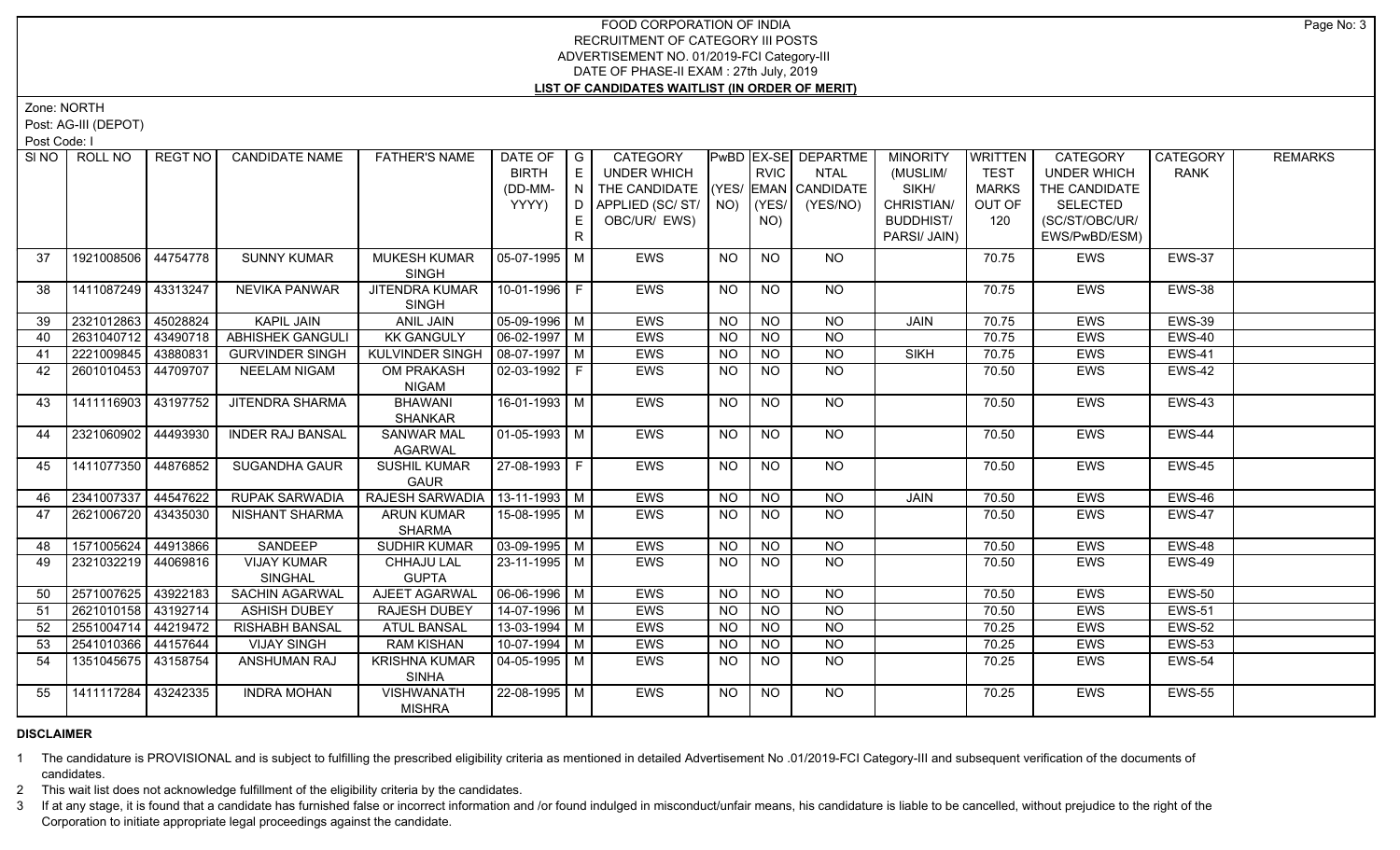Zone: NORTH

Post: AG-III (DEPOT)

Post Code: I

| SI NO | ROLL NO             | REGT NO  | <b>CANDIDATE NAME</b> | <b>FATHER'S NAME</b>             | DATE OF   G           |     | CATEGORY                           |           |                 | <b>PWBD EX-SE DEPARTME</b> | <b>MINORITY</b>  | <b>WRITTEN</b> | <b>CATEGORY</b>    | CATEGORY      | <b>REMARKS</b> |
|-------|---------------------|----------|-----------------------|----------------------------------|-----------------------|-----|------------------------------------|-----------|-----------------|----------------------------|------------------|----------------|--------------------|---------------|----------------|
|       |                     |          |                       |                                  | <b>BIRTH</b>          | E   | <b>UNDER WHICH</b>                 |           | <b>RVIC</b>     | <b>NTAL</b>                | (MUSLIM/         | <b>TEST</b>    | <b>UNDER WHICH</b> | <b>RANK</b>   |                |
|       |                     |          |                       |                                  | (DD-MM-               | IN. | THE CANDIDATE (YES/ EMAN CANDIDATE |           |                 |                            | SIKH/            | <b>MARKS</b>   | THE CANDIDATE      |               |                |
|       |                     |          |                       |                                  | YYYY)                 | D.  | APPLIED (SC/ST/ $\vert$ NO)        |           | (YES/           | (YES/NO)                   | CHRISTIAN/       | OUT OF         | <b>SELECTED</b>    |               |                |
|       |                     |          |                       |                                  |                       | E   | OBC/UR/ EWS)                       |           | NO)             |                            | <b>BUDDHIST/</b> | 120            | (SC/ST/OBC/UR/     |               |                |
|       |                     |          |                       |                                  |                       | R   |                                    |           |                 |                            | PARSI/ JAIN)     |                | EWS/PwBD/ESM)      |               |                |
| 56    | 2321044163          | 43511762 | KHUSHBU JAIN          | RAJABABU                         | 16-03-1996 F          |     | <b>EWS</b>                         | <b>NO</b> | <b>NO</b>       | NO.                        | JAIN             | 70.25          | EWS                | <b>EWS-56</b> |                |
|       |                     |          |                       | AGRAWAL                          |                       |     |                                    |           |                 |                            |                  |                |                    |               |                |
| 57    | 1161000143          | 44750137 | <b>CHERUKURU</b>      | C SESHU REDDY                    | 09-12-1996 F          |     | <b>EWS</b>                         | NO.       | <b>NO</b>       | NO.                        |                  | 70.25          | <b>EWS</b>         | <b>EWS-57</b> |                |
|       |                     |          | <b>TEJASWINI</b>      |                                  |                       |     |                                    |           |                 |                            |                  |                |                    |               |                |
| 58    | 2561012264          | 44447916 | <b>GAURAV KUMAR</b>   | RAJKUMAR SINGH                   | $ 06-05-1992 M$       |     | <b>EWS</b>                         | <b>NO</b> | <b>NO</b>       | NO                         |                  | 70.00          | <b>EWS</b>         | <b>EWS-58</b> |                |
|       |                     |          | <b>SINGH</b>          |                                  |                       |     |                                    |           |                 |                            |                  |                |                    |               |                |
| 59    | 1351070002 44841422 |          | <b>DEEPAK KUMAR</b>   | <b>BIRENDRA SINGH</b>            | 10-12-1993   M        |     | <b>EWS</b>                         | <b>NO</b> | N <sub>O</sub>  | <b>NO</b>                  |                  | 70.00          | EWS                | <b>EWS-59</b> |                |
| 60    | 2321085813 43725004 |          | <b>RAHUL KUMAR</b>    | ANIL KUMAR GARG   12-02-1995   M |                       |     | <b>EWS</b>                         | <b>NO</b> | $\overline{NO}$ | $\overline{NO}$            |                  | 70.00          | EWS                | <b>EWS-60</b> |                |
|       |                     |          | GARG                  |                                  |                       |     |                                    |           |                 |                            |                  |                |                    |               |                |
| 61    | 2471033497          | 44139195 | <b>U ANIL KUMAR</b>   | <b>U SUDHARSHAN</b>              | $12-08-1995$ M        |     | <b>EWS</b>                         | <b>NO</b> | NO.             | NO                         |                  | 70.00          | <b>EWS</b>         | <b>EWS-61</b> |                |
|       |                     |          | REDDY                 | <b>REDDY</b>                     |                       |     |                                    |           |                 |                            |                  |                |                    |               |                |
| 62    | 1571000774          | 43876636 | SAGAR JAIN            | NARENDER JAIN                    | 28-01-1992 M          |     | <b>EWS</b>                         | <b>NO</b> | <b>NO</b>       | NO                         |                  | 69.75          | EWS                | <b>EWS-62</b> |                |
| 63    | 2301003885          | 43480159 | PRATEEK GUPTA         | <b>MURARI LAL</b>                | 03-10-1993   M        |     | EWS                                | <b>NO</b> | <b>NO</b>       | NO                         |                  | 69.75          | EWS                | <b>EWS-63</b> |                |
|       |                     |          |                       | <b>GUPTA</b>                     |                       |     |                                    |           |                 |                            |                  |                |                    |               |                |
| 64    | 1351032433          | 43485252 | <b>NANDINI KUMARI</b> | <b>SANTOSH KUMAR</b>             | $11-12-1993$ F        |     | EWS                                | <b>NO</b> | <b>NO</b>       | <b>NO</b>                  |                  | 69.75          | EWS                | <b>EWS-64</b> |                |
|       |                     |          |                       | <b>UPADHYAY</b>                  |                       |     |                                    |           |                 |                            |                  |                |                    |               |                |
| 65    | 2631006501          | 44391859 | <b>KUSHAL MISHRA</b>  | <b>KEWAL MISHRA</b>              | 22-12-1993 M          |     | <b>EWS</b>                         | <b>NO</b> | $\overline{NO}$ | $\overline{NO}$            |                  | 69.75          | <b>EWS</b>         | <b>EWS-65</b> |                |
| 66    | 1421007360          | 43224985 | <b>VINEET KUMAR</b>   | <b>RATAN PAL SINGH</b>           | 12-01-1996 M          |     | <b>EWS</b>                         | NO.       | <b>NO</b>       | <b>NO</b>                  |                  | 69.75          | EWS                | EWS-66        |                |
| 67    | 1891005177          | 43217312 | ARJUN C               | <b>DINESH KUMAR C</b>            | 08-05-1996 M          |     | <b>EWS</b>                         | <b>NO</b> | <b>NO</b>       | <b>NO</b>                  |                  | 69.75          | EWS                | <b>EWS-67</b> |                |
| 68    | 1431006011          | 43473964 | <b>AMIT RAI</b>       | <b>SANJAY RAI</b>                | $21-02-1997$ M        |     | <b>EWS</b>                         | <b>NO</b> | $\overline{NO}$ | $\overline{NQ}$            |                  | 69.75          | <b>EWS</b>         | <b>EWS-68</b> |                |
| 69    | 2241004063          | 44810824 | <b>SORAB KUMAR</b>    | PARVEEN KUMAR                    | 08-12-1997   M        |     | <b>EWS</b>                         | NO.       | <b>NO</b>       | <b>NO</b>                  |                  | 69.75          | <b>EWS</b>         | EWS-69        |                |
| 70    | 2541012738          | 44144800 | SAHIL KHAJURIA        | <b>BISHAN DASS</b>               | 13-07-1992 M          |     | <b>EWS</b>                         | <b>NO</b> | <b>NO</b>       | <b>NO</b>                  |                  | 69.50          | EWS                | <b>EWS-70</b> |                |
| 71    | 1921019001 44797311 |          | RAUNAK TIWARI         | <b>KRISHNA GOPAL</b>             | 10-09-1993 M          |     | <b>EWS</b>                         | <b>NO</b> | NO.             | NO                         |                  | 69.50          | <b>EWS</b>         | <b>EWS-71</b> |                |
|       |                     |          |                       | <b>TIWARI</b>                    |                       |     |                                    |           |                 |                            |                  |                |                    |               |                |
| 72    | 1421000111 43843154 |          | <b>MANISH VOHARA</b>  | <b>DEVENDRA SINGH</b>            | $\sqrt{08-10-1996}$ M |     | <b>EWS</b>                         | <b>NO</b> | <b>NO</b>       | NO                         |                  | 69.50          | <b>EWS</b>         | EWS-72        |                |
|       |                     |          |                       | <b>VOHARA</b>                    |                       |     |                                    |           |                 |                            |                  |                |                    |               |                |
| 73    | 1691010108 43194451 |          | SAHIL KHAJURIA        | <b>ASHOK KUMAR</b>               | 18-01-1997   M        |     | <b>EWS</b>                         | <b>NO</b> | <b>NO</b>       | <b>NO</b>                  |                  | 69.50          | EWS                | <b>EWS-73</b> |                |
| 74    | 1411095045 44102698 |          | <b>JATIN</b>          | NARENDER                         | 16-09-1997 M          |     | <b>EWS</b>                         | <b>NO</b> | $N$ O           | $N$ O                      |                  | 69.50          | <b>EWS</b>         | EWS-74        |                |

# **DISCLAIMER**

1 The candidature is PROVISIONAL and is subject to fulfilling the prescribed eligibility criteria as mentioned in detailed Advertisement No .01/2019-FCI Category-III and subsequent verification of the documents of candidates.

2 This wait list does not acknowledge fulfillment of the eligibility criteria by the candidates.

3 If at any stage, it is found that a candidate has furnished false or incorrect information and /or found indulged in misconduct/unfair means, his candidature is liable to be cancelled, without prejudice to the right of t Corporation to initiate appropriate legal proceedings against the candidate.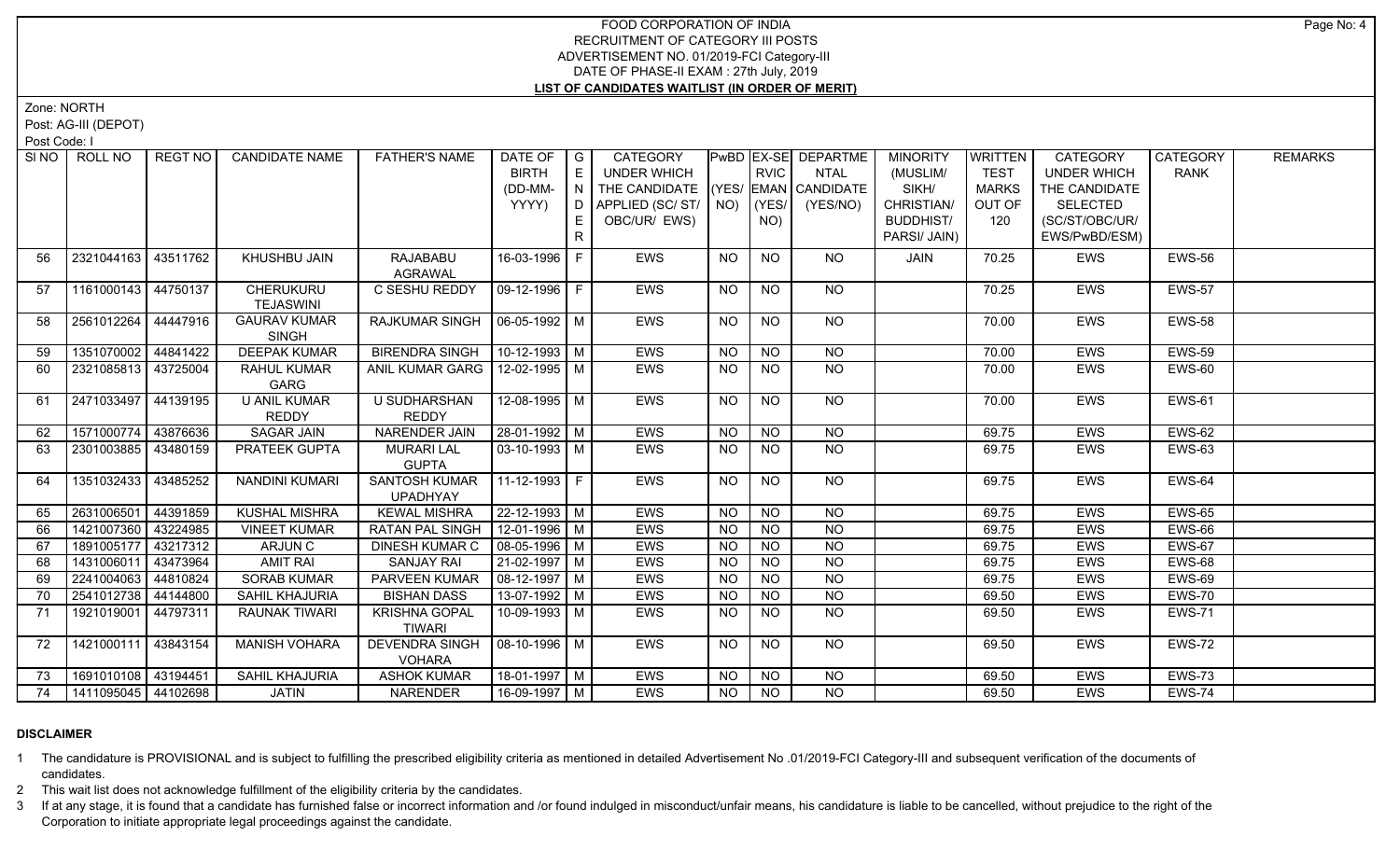Zone: NORTH

Post: AG-III (DEPOT)

Post Code: I

|    | SINO   ROLL NO        | REGT NO  | <b>CANDIDATE NAME</b>               | <b>FATHER'S NAME</b>                                   | DATE OF   G<br><b>BIRTH</b><br>(DD-MM-<br>YYYY) | E<br>$\overline{N}$<br>D. | CATEGORY<br><b>UNDER WHICH</b><br>THE CANDIDATE (YES/ EMAN CANDIDATE<br>APPLIED (SC/ ST/   NO) |                | <b>RVIC</b><br>(YES/ | <b>PWBD EX-SE DEPARTME</b><br><b>NTAL</b><br>(YES/NO) | <b>MINORITY</b><br>(MUSLIM/<br>SIKH/<br>CHRISTIAN/ | WRITTEN<br><b>TEST</b><br><b>MARKS</b><br>OUT OF | <b>CATEGORY</b><br><b>UNDER WHICH</b><br>THE CANDIDATE<br><b>SELECTED</b> | CATEGORY<br><b>RANK</b> | <b>REMARKS</b> |
|----|-----------------------|----------|-------------------------------------|--------------------------------------------------------|-------------------------------------------------|---------------------------|------------------------------------------------------------------------------------------------|----------------|----------------------|-------------------------------------------------------|----------------------------------------------------|--------------------------------------------------|---------------------------------------------------------------------------|-------------------------|----------------|
|    |                       |          |                                     |                                                        |                                                 | E<br>R                    | OBC/UR/ EWS)                                                                                   |                | NO)                  |                                                       | <b>BUDDHIST/</b><br>PARSI/ JAIN)                   | 120                                              | (SC/ST/OBC/UR/<br>EWS/PwBD/ESM)                                           |                         |                |
| 75 | 1361000627            | 44837747 | PRASHANT GAURAV                     | <b>ANAND PRATAP</b><br><b>SINGH</b>                    | 10-05-1992 M                                    |                           | <b>EWS</b>                                                                                     | <b>NO</b>      | <b>NO</b>            | <b>NO</b>                                             |                                                    | 69.25                                            | EWS                                                                       | <b>EWS-75</b>           |                |
| 76 | 1411090532            | 45004585 | <b>NEHA CHAWLA</b>                  | <b>KEWAL KUMAR</b><br><b>CHAWLA</b>                    | 31-08-1992 F                                    |                           | EWS                                                                                            | <b>NO</b>      | <b>NO</b>            | NO                                                    |                                                    | 69.25                                            | <b>EWS</b>                                                                | EWS-76                  |                |
| 77 | 2681012116 43312250   |          | ANUP SRIVASTAVA                     | <b>ANAND KUMAR</b><br><b>SRIVASTAVA</b>                | $\vert$ 02-10-1992 $\vert$ M                    |                           | <b>EWS</b>                                                                                     | <b>NO</b>      | <b>NO</b>            | NO                                                    |                                                    | 69.25                                            | <b>EWS</b>                                                                | EWS-77                  |                |
| 78 | 2621020712 44537919   |          | <b>MAYANK MISHRA</b>                | <b>SHIV NARAYAN</b><br><b>MISHRA</b>                   | 29-09-1993 M                                    |                           | EWS                                                                                            | N <sub>O</sub> | $\overline{NO}$      | $N$ <sup>O</sup>                                      |                                                    | 69.25                                            | EWS                                                                       | <b>EWS-78</b>           |                |
| 79 | 2631048365            | 44768667 | <b>BRAHM DEO SINGH</b>              | <b>VIJAYA BAHADUR</b>                                  | $\sqrt{05-10-1993}$ M                           |                           | <b>EWS</b>                                                                                     | <b>NO</b>      | $N$ O                | $N$ O                                                 |                                                    | 69.25                                            | <b>EWS</b>                                                                | <b>EWS-79</b>           |                |
| 80 | 1351055884            | 44069024 | NITISH KUMAR                        | NAWAL KISHORE<br><b>SINGH</b>                          | $23-04-1994$ M                                  |                           | <b>EWS</b>                                                                                     | <b>NO</b>      | NO                   | NO                                                    |                                                    | 69.25                                            | <b>EWS</b>                                                                | <b>EWS-80</b>           |                |
| 81 | 1321002833            | 44623605 | <b>SAI NATH</b>                     | <b>VIDESHWAR NATH</b><br>JHA                           | $30-06-1995$ M                                  |                           | <b>EWS</b>                                                                                     | <b>NO</b>      | <b>NO</b>            | NO.                                                   |                                                    | 69.25                                            | <b>EWS</b>                                                                | <b>EWS-81</b>           |                |
| 82 | 1551001275 44136941   |          | <b>DEEPAK SINGH</b><br>KUMAYYAH     | <b>MADHO SINGH</b>                                     | 16-10-1995 M                                    |                           | <b>EWS</b>                                                                                     | <b>NO</b>      | <b>NO</b>            | NO.                                                   |                                                    | 69.25                                            | <b>EWS</b>                                                                | <b>EWS-82</b>           |                |
| 83 | 1411026890            | 43561123 | <b>AMIT KUMAR</b>                   | <b>SHER SINGH</b>                                      | 09-09-1997   M                                  |                           | <b>EWS</b>                                                                                     | <b>NO</b>      | $\overline{NO}$      | $\overline{NO}$                                       |                                                    | 69.25                                            | EWS                                                                       | <b>EWS-83</b>           |                |
| 84 | 2321028616 44821105   |          | <b>RAJAN KUMAR</b>                  | <b>ARUN SINGH</b>                                      | 15-01-1993 M                                    |                           | <b>EWS</b>                                                                                     | <b>NO</b>      | <b>NO</b>            | $\overline{NO}$                                       |                                                    | 69.00                                            | <b>EWS</b>                                                                | EWS-84                  |                |
| 85 | 1341010876 44591656   |          | NISHANT ASHISH                      | <b>JEETENDRA JHA</b>                                   | $\boxed{05-09-1993}$ M                          |                           | <b>EWS</b>                                                                                     | <b>NO</b>      | <b>NO</b>            | $\overline{NQ}$                                       |                                                    | 69.00                                            | <b>EWS</b>                                                                | <b>EWS-85</b>           |                |
| 86 | 2631022784            | 43620270 | <b>SHIVAM BAJPAI</b>                | <b>SANJAI BAJPAI</b>                                   | 19-11-1993   M                                  |                           | <b>EWS</b>                                                                                     | <b>NO</b>      | <b>NO</b>            | NO                                                    |                                                    | 69.00                                            | <b>EWS</b>                                                                | EWS-86                  |                |
| 87 | 1151000818 44525158   |          | <b>GADDAM MADHU</b><br>SUDHAN REDDY | GADDAM CHANDRA   29-11-1996   M<br><b>SEKHAR REDDY</b> |                                                 |                           | <b>EWS</b>                                                                                     | NO.            | NO.                  | NO                                                    |                                                    | 69.00                                            | <b>EWS</b>                                                                | <b>EWS-87</b>           |                |
| 88 | 1321002858            | 44365089 | <b>PUSHPAK KUMAR</b><br>JHA         | RAGHAB JHA                                             | $02 - 02 - 1992$ M                              |                           | <b>EWS</b>                                                                                     | NO.            | <b>NO</b>            | NO                                                    |                                                    | 68.75                                            | <b>EWS</b>                                                                | EWS-88                  |                |
| 89 | 1581003349 44026036   |          | <b>NEETU GARG</b>                   | PARVEEN KUMAR<br>GARG                                  | 15-04-1994 F                                    |                           | EWS                                                                                            | <b>NO</b>      | NO                   | NO.                                                   |                                                    | 68.75                                            | <b>EWS</b>                                                                | <b>EWS-89</b>           |                |
| 90 | 2151013137   44148514 |          | <b>BABUL BISWAJIT</b><br>SWAIN      | KAILASH CHANDRA   24-06-1994   M<br>SWAIN              |                                                 |                           | <b>EWS</b>                                                                                     | NO.            | NO.                  | NO.                                                   |                                                    | 68.75                                            | <b>EWS</b>                                                                | EWS-90                  |                |
| 91 | 2321023401            | 43961891 | <b>HARISH KUMAR</b><br>PARASHAR     | <b>RAJENDRA</b><br>PRASAD SHARMA                       | 23-11-1994 M                                    |                           | <b>EWS</b>                                                                                     | <b>NO</b>      | <b>NO</b>            | NO.                                                   |                                                    | 68.75                                            | <b>EWS</b>                                                                | <b>EWS-91</b>           |                |

# **DISCLAIMER**

1 The candidature is PROVISIONAL and is subject to fulfilling the prescribed eligibility criteria as mentioned in detailed Advertisement No .01/2019-FCI Category-III and subsequent verification of the documents of candidates.

2 This wait list does not acknowledge fulfillment of the eligibility criteria by the candidates.

3 If at any stage, it is found that a candidate has furnished false or incorrect information and /or found indulged in misconduct/unfair means, his candidature is liable to be cancelled, without prejudice to the right of t Corporation to initiate appropriate legal proceedings against the candidate.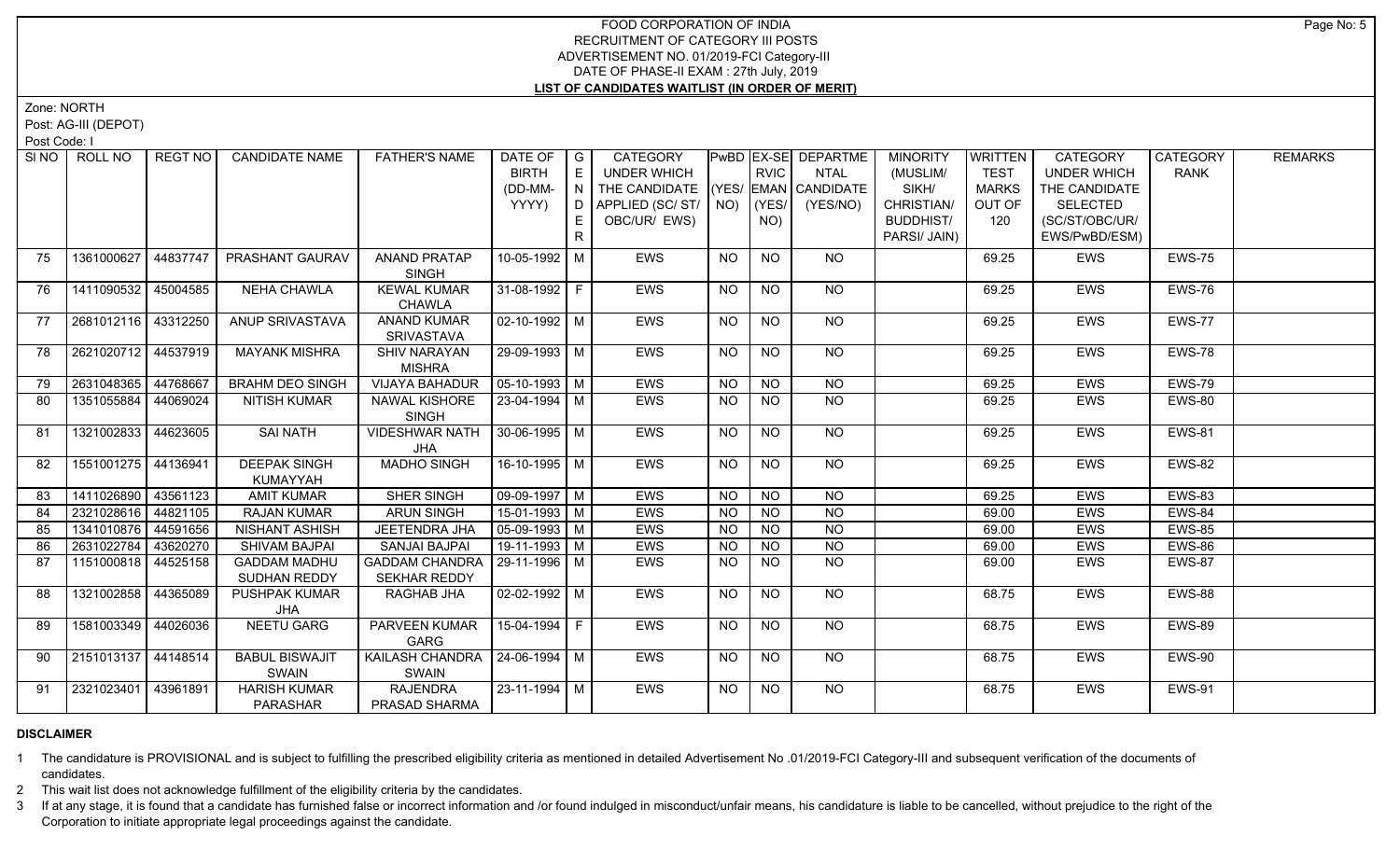Zone: NORTH

Post: AG-III (DEPOT)

Post Code: I

|     | SI NO   ROLL NO             | REGT NO  | <b>CANDIDATE NAME</b>  | <b>FATHER'S NAME</b>                  | DATE OF   G        |     | CATEGORY                           |           |                | <b>PwBD EX-SE DEPARTME</b> | <b>MINORITY</b> | <b>WRITTEN</b> | <b>CATEGORY</b>    | CATEGORY       | <b>REMARKS</b> |
|-----|-----------------------------|----------|------------------------|---------------------------------------|--------------------|-----|------------------------------------|-----------|----------------|----------------------------|-----------------|----------------|--------------------|----------------|----------------|
|     |                             |          |                        |                                       | <b>BIRTH</b>       | E   | UNDER WHICH                        |           | <b>RVIC</b>    | NTAL                       | (MUSLIM/        | <b>TEST</b>    | <b>UNDER WHICH</b> | <b>RANK</b>    |                |
|     |                             |          |                        |                                       | (DD-MM-            | N I | THE CANDIDATE (YES/ EMAN CANDIDATE |           |                |                            | SIKH/           | <b>MARKS</b>   | THE CANDIDATE      |                |                |
|     |                             |          |                        |                                       | YYYY)              | D   | APPLIED (SC/ ST/   NO)             |           | (YES/          | (YES/NO)                   | CHRISTIAN/      | OUT OF         | <b>SELECTED</b>    |                |                |
|     |                             |          |                        |                                       |                    |     | OBC/UR/ EWS)                       |           | NO)            |                            | BUDDHIST/       | 120            | (SC/ST/OBC/UR/     |                |                |
|     |                             |          |                        |                                       |                    | R.  |                                    |           |                |                            | PARSI/ JAIN)    |                | EWS/PwBD/ESM)      |                |                |
| 92  | 2221008833                  | 43002210 | <b>AMAN KUMAR</b>      | <b>RAKESH KUMAR</b>                   | 11-02-1995   M     |     | <b>EWS</b>                         | NO.       | <b>NO</b>      | <b>NO</b>                  |                 | 68.75          | <b>EWS</b>         | <b>EWS-92</b>  |                |
| 93  | 1681000604                  | 43359191 | <b>SHUBHAM SHARMA</b>  | <b>VIJAY KUMAR</b>                    | 22-07-1995 M       |     | <b>EWS</b>                         | <b>NO</b> | NO             | NO.                        |                 | 68.75          | <b>EWS</b>         | <b>EWS-93</b>  |                |
| 94  | 2621001752                  | 44018420 | <b>VISHAL DIXIT</b>    | AJAI KUMAR DIXIT                      | $ 01-11-1996 M$    |     | EWS                                | <b>NO</b> | <b>NO</b>      | <b>NO</b>                  |                 | 68.75          | EWS                | EWS-94         |                |
| 95  | 1331001801                  | 44168640 | SHRADHA VERMA          | <b>RAJKISHOR</b>                      | 06-03-1998 F       |     | EWS                                | NO.       | <b>NO</b>      | $N$ O                      |                 | 68.75          | <b>EWS</b>         | <b>EWS-95</b>  |                |
|     |                             |          |                        | PRASAD VERMA                          |                    |     |                                    |           |                |                            |                 |                |                    |                |                |
| 96  | 1581004182                  | 43873708 | SOURAV                 | <b>RAMJILAL</b>                       | 16-08-1992 M       |     | EWS                                | <b>NO</b> | <b>NO</b>      | NO.                        |                 | 68.50          | <b>EWS</b>         | EWS-96         |                |
| 97  | 1411036988                  | 43459133 | TANUJ KUMAR JAIN       | <b>JAYANTI PRASAD</b>                 | 27-10-1992 M       |     | EWS                                | <b>NO</b> | <b>NO</b>      | NO.                        | <b>JAIN</b>     | 68.50          | EWS                | <b>EWS-97</b>  |                |
| 98  | 2341007384                  | 43757619 | AVISHA AILAWADI        | <b>MANISH AILAWADI</b>                | 14-11-1993 F       |     | EWS                                | <b>NO</b> | <b>NO</b>      | <b>NO</b>                  |                 | 68.50          | EWS                | <b>EWS-98</b>  |                |
| 99  | 1611000161                  | 43576740 | <b>SEEMA KUMARI</b>    | <b>CHIRANJI LAL</b>                   | 16-03-1994   F     |     | EWS                                | <b>NO</b> | <b>NO</b>      | <b>NO</b>                  |                 | 68.50          | <b>EWS</b>         | EWS-99         |                |
|     |                             |          | <b>SHARMA</b>          |                                       |                    |     |                                    |           |                |                            |                 |                |                    |                |                |
| 100 | 2541007986                  | 45025561 | <b>ABHISHEK</b>        | PRAKASH                               | 18-04-1994 M       |     | EWS                                | <b>NO</b> | NO.            | NO.                        |                 | 68.50          | <b>EWS</b>         | <b>EWS-100</b> |                |
|     |                             |          | <b>AGRAWAL</b>         | <b>AGRAWAL</b>                        |                    |     |                                    |           |                |                            |                 |                |                    |                |                |
| 101 | 1411048260                  | 43794928 | SACHIN AGARWAL         | <b>JAIPRAKASH</b>                     | $20-09-1994$ M     |     | <b>EWS</b>                         | <b>NO</b> | N <sub>O</sub> | N <sub>O</sub>             |                 | 68.50          | <b>EWS</b>         | <b>EWS-101</b> |                |
|     |                             |          |                        | <b>AGARWAL</b>                        |                    |     |                                    |           |                |                            |                 |                |                    |                |                |
| 102 | 1411050490                  | 44680008 | SUDHANSHU              | DHANANJAY                             | $03 - 10 - 1994$ M |     | EWS                                | NO.       | <b>NO</b>      | NO                         |                 | 68.50          | <b>EWS</b>         | <b>EWS-102</b> |                |
|     |                             |          | <b>SHEKHAR</b>         | PANDEY                                |                    |     |                                    |           |                |                            |                 |                |                    |                |                |
| 103 | 1351056544                  | 44499870 | <b>GAUTAM KUMAR</b>    | DEVENDRA JHA                          | $11-10-1995$ M     |     | EWS                                | <b>NO</b> | <b>NO</b>      | NO.                        |                 | 68.50          | <b>EWS</b>         | <b>EWS-103</b> |                |
| 104 | 1581009258                  | 43047526 | <b>SURBHI</b>          | <b>DINESH GOEL</b>                    | 28-05-1996 F       |     | EWS                                | NO        | $N$ O          | $N$ O                      |                 | 68.50          | EWS                | <b>EWS-104</b> |                |
| 105 | 2301005614                  | 44240032 | <b>KARTIK KAPOOR</b>   | MUKESH KAPOOR                         | $02-09-1996$ M     |     | EWS                                | <b>NO</b> | <b>NO</b>      | N <sub>O</sub>             |                 | 68.50          | <b>EWS</b>         | <b>EWS-105</b> |                |
| 106 | 2541013422                  | 44998774 | <b>KM MONA SINGHAL</b> | PAWAN KUMAR                           | 15-10-1996 F       |     | EWS                                | <b>NO</b> | <b>NO</b>      | <b>NO</b>                  |                 | 68.50          | EWS                | <b>EWS-106</b> |                |
| 107 | 1351059744                  | 43171826 | <b>HIMANSHU GAURAV</b> | NARENDRA MOHAN   30-11-1996   M       |                    |     | <b>EWS</b>                         | NO.       | <b>NO</b>      | NO.                        |                 | 68.50          | <b>EWS</b>         | <b>EWS-107</b> |                |
|     |                             |          |                        | <b>MISHRA</b>                         |                    |     |                                    |           |                |                            |                 |                |                    |                |                |
| 108 | 1411066734                  | 44389106 | <b>ALOK SHUBHAM</b>    | LATE PURNENDU                         | 28-03-1997   M     |     | EWS                                | <b>NO</b> | <b>NO</b>      | <b>NO</b>                  |                 | 68.50          | EWS                | <b>EWS-108</b> |                |
| 109 | 2621000209                  | 44416134 | <b>AMAN SINGH</b>      | <b>KISHORE</b><br><b>VISHOK KUMAR</b> | 17-04-1997   M     |     | EWS                                | NO.       | <b>NO</b>      | NO.                        |                 | 68.50          | <b>EWS</b>         | <b>EWS-109</b> |                |
| 110 | 2331001056                  | 43286979 | <b>DEVESH GAUTAM</b>   | UTSAV LAL                             | 28-05-1992 M       |     | EWS                                | <b>NO</b> | <b>NO</b>      | <b>NO</b>                  |                 | 68.25          | EWS                | <b>EWS-110</b> |                |
|     |                             |          |                        | <b>GAUTAM</b>                         |                    |     |                                    |           |                |                            |                 |                |                    |                |                |
|     | 111   1411084960   44687269 |          | <b>NAVEEN GARG</b>     | VIRENDER GARG   05-11-1994   M        |                    |     | <b>EWS</b>                         | NO.       | NO.            | NO.                        |                 | 68.25          | <b>EWS</b>         | <b>EWS-111</b> |                |
|     |                             |          |                        |                                       |                    |     |                                    |           |                |                            |                 |                |                    |                |                |

# **DISCLAIMER**

1 The candidature is PROVISIONAL and is subject to fulfilling the prescribed eligibility criteria as mentioned in detailed Advertisement No .01/2019-FCI Category-III and subsequent verification of the documents of candidates.

2 This wait list does not acknowledge fulfillment of the eligibility criteria by the candidates.

3 If at any stage, it is found that a candidate has furnished false or incorrect information and /or found indulged in misconduct/unfair means, his candidature is liable to be cancelled, without prejudice to the right of t Corporation to initiate appropriate legal proceedings against the candidate.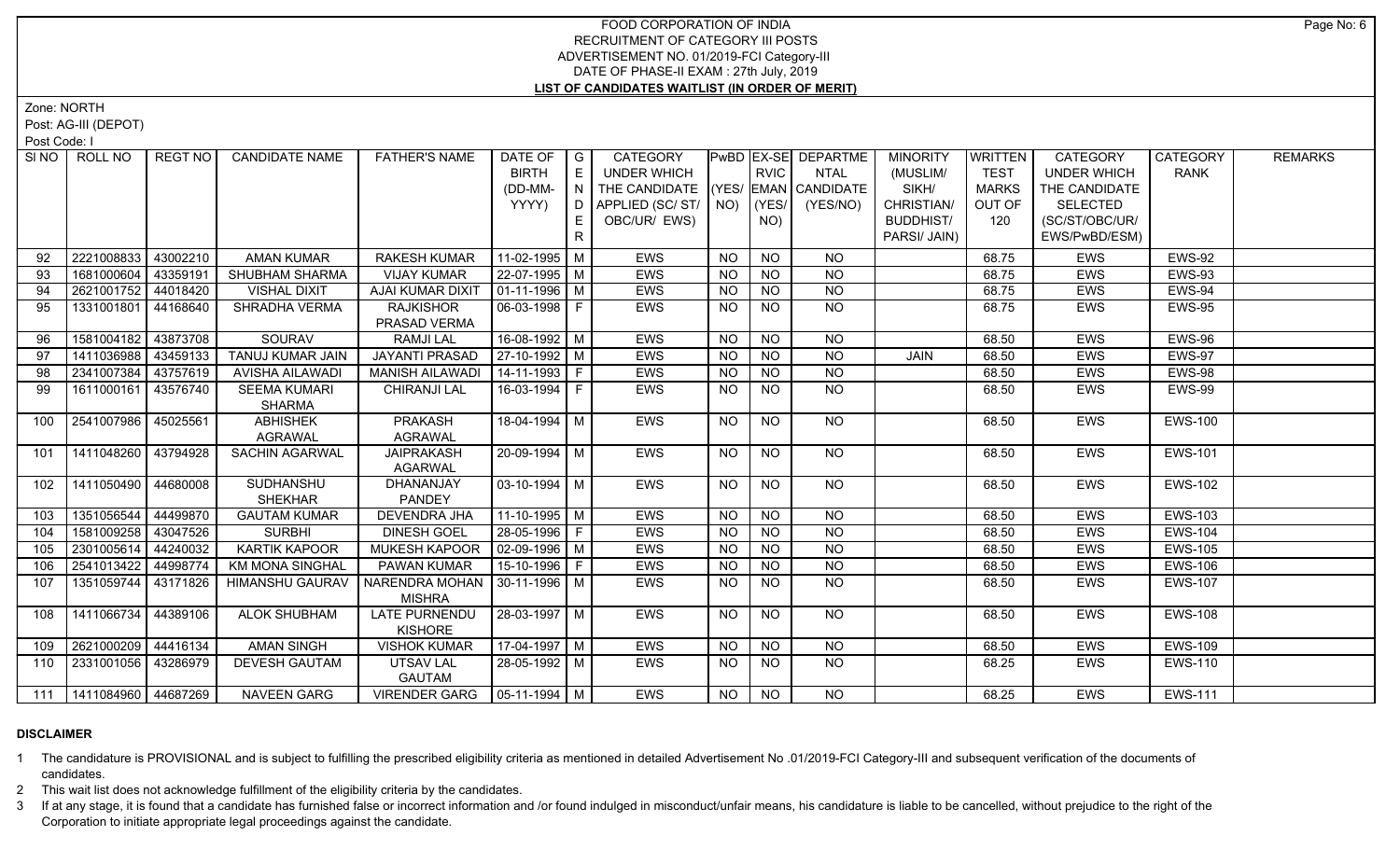Zone: NORTH

Post: AG-III (DEPOT)

Post Code: I

|     | SINO   ROLL NO        | REGT NO  | <b>CANDIDATE NAME</b>    | <b>FATHER'S NAME</b>             | DATE OF   G            |    | <b>CATEGORY</b>                    |                |                | <b>PwBD EX-SE DEPARTME</b> | <b>MINORITY</b>  | <b>WRITTEN</b> | <b>CATEGORY</b>    | CATEGORY       | <b>REMARKS</b> |
|-----|-----------------------|----------|--------------------------|----------------------------------|------------------------|----|------------------------------------|----------------|----------------|----------------------------|------------------|----------------|--------------------|----------------|----------------|
|     |                       |          |                          |                                  | <b>BIRTH</b>           | E  | <b>UNDER WHICH</b>                 |                | <b>RVIC</b>    | <b>NTAL</b>                | (MUSLIM/         | <b>TEST</b>    | <b>UNDER WHICH</b> | <b>RANK</b>    |                |
|     |                       |          |                          |                                  | (DD-MM-                | IN | THE CANDIDATE (YES/ EMAN CANDIDATE |                |                |                            | SIKH/            | <b>MARKS</b>   | THE CANDIDATE      |                |                |
|     |                       |          |                          |                                  | YYYY)                  | D  | APPLIED (SC/ ST/   NO)   (YES/     |                |                | (YES/NO)                   | CHRISTIAN/       | OUT OF         | <b>SELECTED</b>    |                |                |
|     |                       |          |                          |                                  |                        | E. | OBC/UR/ EWS)                       |                | NO)            |                            | <b>BUDDHIST/</b> | 120            | (SC/ST/OBC/UR/     |                |                |
|     |                       |          |                          |                                  |                        | R  |                                    |                |                |                            | PARSI/ JAIN)     |                | EWS/PwBD/ESM)      |                |                |
| 112 | 2631040083            | 43611304 | ANURADHA DUBEY           | <b>JAI PRAKASH</b>               | 12-06-1995 F           |    | EWS                                | NO             | <b>NO</b>      | <b>NO</b>                  |                  | 68.25          | EWS                | <b>EWS-112</b> |                |
|     |                       |          |                          | <b>DUBEY</b>                     |                        |    |                                    |                |                |                            |                  |                |                    |                |                |
| 113 | 2321073934            | 44645053 | <b>SHUBHAM KUMAR</b>     | JAGDISH BADAYA                   | $02-07-1995$ M         |    | EWS                                | <b>NO</b>      | <b>NO</b>      | NO                         |                  | 68.25          | <b>EWS</b>         | <b>EWS-113</b> |                |
|     |                       |          | <b>BADAYA</b>            |                                  |                        |    |                                    |                |                |                            |                  |                |                    |                |                |
|     | 114 2311008208        | 43454603 | <b>JAGDEV SINGH</b>      | <b>KAN SINGH</b>                 | 27-07-1995 M           |    | <b>EWS</b>                         | <b>NO</b>      | <b>NO</b>      | NO                         |                  | 68.25          | <b>EWS</b>         | <b>EWS-114</b> |                |
|     |                       |          | <b>RATHOR</b>            | <b>RATHOR</b>                    |                        |    |                                    |                |                |                            |                  |                |                    |                |                |
| 115 | 1411058689 44578385   |          | <b>ARTI GUPTA</b>        | <b>LALIT KUMAR</b>               | 22-06-1992 F           |    | EWS                                | N <sub>O</sub> | N <sub>O</sub> | N <sub>O</sub>             |                  | 68.00          | <b>EWS</b>         | <b>EWS-115</b> |                |
|     |                       |          |                          | <b>GUPTA</b>                     |                        |    |                                    |                |                |                            |                  |                |                    |                |                |
| 116 | 1411071424 43855116   |          | <b>VIVEK BANSAL</b>      | RAMDHARI BANSAL   26-07-1992   M |                        |    | <b>EWS</b>                         | <b>NO</b>      | N              | $N$ O                      |                  | 68.00          | <b>EWS</b>         | <b>EWS-116</b> |                |
| 117 | 1631001172 44055176   |          | <b>SUNIL RANA</b>        | SUBHASH CHAND                    | 16-04-1994 M           |    | EWS                                | <b>NO</b>      | <b>NO</b>      | NO                         |                  | 68.00          | EWS                | <b>EWS-117</b> |                |
|     |                       |          |                          | <b>RANA</b>                      |                        |    |                                    |                |                |                            |                  |                |                    |                |                |
| 118 | 2631045171            | 44846722 | <b>ASHU TRIPATHI</b>     | <b>DINESH TRIPATHI</b>           | $\boxed{01-08-1994}$ M |    | EWS                                | <b>NO</b>      | <b>NO</b>      | <b>NO</b>                  |                  | 68.00          | <b>EWS</b>         | <b>EWS-118</b> |                |
| 119 | 1411038782 44057328   |          | <b>BALRAM KRISHNA</b>    | <b>MRITUNJAY</b>                 | $03 - 10 - 1994$ M     |    | <b>EWS</b>                         | <b>NO</b>      | <b>NO</b>      | N <sub>O</sub>             |                  | 68.00          | <b>EWS</b>         | <b>EWS-119</b> |                |
|     |                       |          |                          | CHAUDHARY                        |                        |    |                                    |                |                |                            |                  |                |                    |                |                |
| 120 | 2321081839 44716626   |          | NIKHIL KUMAR JAIN        | <b>UMESH CHAND</b>               | 23-11-1994 M           |    | EWS                                | NO             | <b>NO</b>      | <b>NO</b>                  |                  | 68.00          | <b>EWS</b>         | <b>EWS-120</b> |                |
|     |                       |          |                          | JAIN                             |                        |    |                                    |                |                |                            |                  |                |                    |                |                |
| 121 | 1631000043 43978688   |          | <b>SHALOO</b>            | <b>BHIM SINGH</b>                | $07-02-1995$ F         |    | <b>EWS</b>                         | NO.            | <b>NO</b>      | $N$ <sup>O</sup>           |                  | 68.00          | <b>EWS</b>         | <b>EWS-121</b> |                |
| 122 | 2631015974   43372810 |          | SHUBHAM SHUKLA           | AMBRISH KUMAR                    | 18-05-1995   M         |    | EWS                                | <b>NO</b>      | <b>NO</b>      | NO                         |                  | 68.00          | EWS                | <b>EWS-122</b> |                |
|     |                       |          |                          | <b>SHUKLA</b>                    |                        |    |                                    |                |                |                            |                  |                |                    |                |                |
| 123 | 2621011540 43177909   |          | <b>KRISHNA GOPAL</b>     | <b>SHYAM PRATAP</b>              | 29-09-1997   M         |    | EWS                                | NO             | <b>NO</b>      | NO                         |                  | 68.00          | <b>EWS</b>         | <b>EWS-123</b> |                |
|     |                       |          | <b>RAGHAV</b>            | RAGHAV                           |                        |    |                                    |                |                |                            |                  |                |                    |                |                |
| 124 | 1571005119 43810975   |          | POOJA SHARMA             | <b>PAWAN KUMAR</b>               | $10-11-1997$ F         |    | <b>EWS</b>                         | $N$ O          | $N$ O          | $N$ O                      |                  | 68.00          | <b>EWS</b>         | <b>EWS-124</b> |                |
| 125 | 1151005406            | 44283264 | <b>TELAGANEDI</b>        | <b>TELAGANEDI</b>                | $07-07-1992$ M         |    | EWS                                | <b>NO</b>      | N <sub>O</sub> | N <sub>O</sub>             |                  | 67.75          | <b>EWS</b>         | <b>EWS-125</b> |                |
|     |                       |          | <b>SURESH KUMAR</b>      | SRINIVASA RAO                    |                        |    |                                    |                |                |                            |                  |                |                    |                |                |
| 126 | 2321000770 44699689   |          | <b>KOMAL SHARMA</b>      | <b>ISHWARI SHARMA</b>            | 15-09-1992 M           |    | EWS                                | NO             | NO             | <b>NO</b>                  |                  | 67.75          | <b>EWS</b>         | <b>EWS-126</b> |                |
| 127 | 2301003627            | 43714432 | <b>MANISH KUMAR JAIN</b> | RAJENDRA KUMAR                   | 08-02-1993 M           |    | <b>EWS</b>                         | NO.            | <b>NO</b>      | NO.                        | JAIN             | 67.75          | <b>EWS</b>         | <b>EWS-127</b> |                |
|     |                       |          |                          | JAIN                             |                        |    |                                    |                |                |                            |                  |                |                    |                |                |
| 128 | 1721002550 44063631   |          | PRIYANKA KUMARI          | <b>MRITUNJAY</b>                 | 26-01-1994 F           |    | <b>EWS</b>                         | NO             | <b>NO</b>      | <b>NO</b>                  |                  | 67.75          | <b>EWS</b>         | <b>EWS-128</b> |                |
|     |                       |          |                          | <b>SHARMA</b>                    |                        |    |                                    |                |                |                            |                  |                |                    |                |                |

# **DISCLAIMER**

1 The candidature is PROVISIONAL and is subject to fulfilling the prescribed eligibility criteria as mentioned in detailed Advertisement No .01/2019-FCI Category-III and subsequent verification of the documents of candidates.

2 This wait list does not acknowledge fulfillment of the eligibility criteria by the candidates.

3 If at any stage, it is found that a candidate has furnished false or incorrect information and /or found indulged in misconduct/unfair means, his candidature is liable to be cancelled, without prejudice to the right of t Corporation to initiate appropriate legal proceedings against the candidate.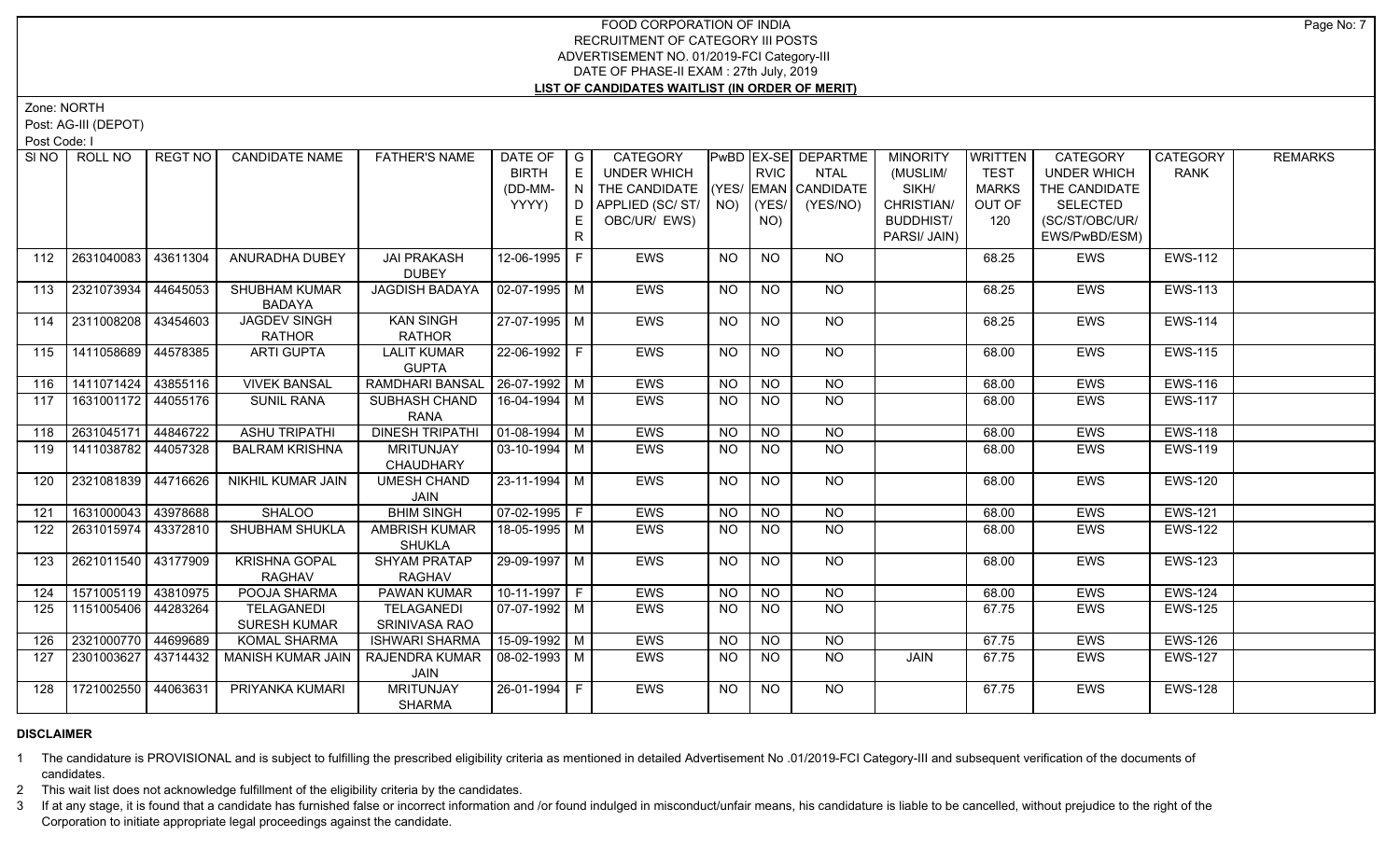Zone: NORTH

Post: AG-III (DEPOT)

Post Code: I

|     | SINO FROLL NO         | REGT NO  | <b>CANDIDATE NAME</b> | <b>FATHER'S NAME</b> | DATE OF   G           |              | CATEGORY                           |           |                | <b>PwBD EX-SE DEPARTME</b> | <b>MINORITY</b>  | <b>WRITTEN</b> | <b>CATEGORY</b>    | CATEGORY       | <b>REMARKS</b> |
|-----|-----------------------|----------|-----------------------|----------------------|-----------------------|--------------|------------------------------------|-----------|----------------|----------------------------|------------------|----------------|--------------------|----------------|----------------|
|     |                       |          |                       |                      | <b>BIRTH</b>          | E            | UNDER WHICH                        |           | <b>RVIC</b>    | NTAL                       | (MUSLIM/         | <b>TEST</b>    | <b>UNDER WHICH</b> | <b>RANK</b>    |                |
|     |                       |          |                       |                      | (DD-MM-               | N            | THE CANDIDATE (YES/ EMAN CANDIDATE |           |                |                            | SIKH/            | <b>MARKS</b>   | THE CANDIDATE      |                |                |
|     |                       |          |                       |                      | YYYY)                 | D I          | APPLIED (SC/ST/                    | NO)       | (YES/          | (YES/NO)                   | CHRISTIAN/       | OUT OF         | <b>SELECTED</b>    |                |                |
|     |                       |          |                       |                      |                       |              | OBC/UR/ EWS)                       |           | NO)            |                            | <b>BUDDHIST/</b> | 120            | (SC/ST/OBC/UR/     |                |                |
|     |                       |          |                       |                      |                       | $\mathsf{R}$ |                                    |           |                |                            | PARSI/ JAIN)     |                | EWS/PwBD/ESM)      |                |                |
| 129 | 2641006116            | 43419956 | <b>AYUSH AGARWAL</b>  | PRAMOD KUMAR         | 20-06-1995   M        |              | EWS                                | <b>NO</b> | <b>NO</b>      | NO.                        |                  | 67.75          | <b>EWS</b>         | <b>EWS-129</b> |                |
|     |                       |          |                       | <b>AGARWAL</b>       |                       |              |                                    |           |                |                            |                  |                |                    |                |                |
| 130 | 1351078270 44990848   |          | RAHUL KUMAR JHA       | NAVAL KISHOR JHA     | $10-08-1995$ M        |              | EWS                                | <b>NO</b> | N <sub>O</sub> | $\overline{NQ}$            |                  | 67.75          | EWS                | <b>EWS-130</b> |                |
| 131 | 2541011947   44590373 |          | SHUBHAM GOYAL         | <b>RAM KUMAR</b>     | 27-12-1995 M          |              | EWS                                | NO.       | <b>NO</b>      | <b>NO</b>                  |                  | 67.75          | EWS                | <b>EWS-131</b> |                |
|     |                       |          |                       | GOYAL                |                       |              |                                    |           |                |                            |                  |                |                    |                |                |
| 132 | 1411003229            | 43609739 | <b>DEEPANSHI</b>      | SARVESH              | $05-07-1998$ F        |              | EWS                                | <b>NO</b> | <b>NO</b>      | NO                         |                  | 67.75          | EWS                | <b>EWS-132</b> |                |
|     |                       |          | <b>MAHESHWARI</b>     | <b>MAHESHWARI</b>    |                       |              |                                    |           |                |                            |                  |                |                    |                |                |
| 133 | 2321090880            | 43085337 | <b>JYOTI SHARMA</b>   | <b>DEVENDER</b>      | $29-11-1992$ F        |              | <b>EWS</b>                         | <b>NO</b> | N <sub>O</sub> | $N$ O                      |                  | 67.50          | EWS                | <b>EWS-133</b> |                |
|     |                       |          |                       | <b>SHARMA</b>        |                       |              |                                    |           |                |                            |                  |                |                    |                |                |
| 134 | 1371005450   43470764 |          | <b>KAMNI RAWAT</b>    | <b>MATBAR SINGH</b>  | 07-12-1992   F        |              | EWS                                | NO.       | <b>NO</b>      | NO                         |                  | 67.50          | <b>EWS</b>         | <b>EWS-134</b> |                |
|     |                       |          |                       | <b>PANWAR</b>        |                       |              |                                    |           |                |                            |                  |                |                    |                |                |
| 135 | 1351035982            | 44254902 | <b>VIKASH KUMAR</b>   | <b>RAMBABU SINGH</b> | $20 - 02 - 1993$ M    |              | <b>EWS</b>                         | <b>NO</b> | NO             | NO                         |                  | 67.50          | <b>EWS</b>         | <b>EWS-135</b> |                |
| 136 | 1291000165 43418891   |          | PUJA KUMARI           | <b>KRISHNA NAND</b>  | 15-01-1995 F          |              | EWS                                | <b>NO</b> | <b>NO</b>      | <b>NO</b>                  |                  | 67.50          | <b>EWS</b>         | <b>EWS-136</b> |                |
|     |                       |          |                       | <b>PANDEY</b>        |                       |              |                                    |           |                |                            |                  |                |                    |                |                |
| 137 | 1351081013            | 43197782 | <b>ADITYA RAJ</b>     | <b>UMESH SINGH</b>   | 15-01-1997 M          |              | EWS                                | <b>NO</b> | <b>NO</b>      | NO.                        |                  | 67.50          | EWS                | <b>EWS-137</b> |                |
| 138 | 1541002287            | 44618375 | <b>KULDEEP</b>        | <b>SURESH</b>        | 14-12-1997 M          |              | EWS                                | <b>NO</b> | <b>NO</b>      | <b>NO</b>                  |                  | 67.50          | EWS                | <b>EWS-138</b> |                |
| 139 | 2621020890            | 43056615 | AJAY DUBEY            | <b>ARVIND KUMAR</b>  | 17-04-1998 M          |              | EWS                                | NO.       | <b>NO</b>      | NO.                        |                  | 67.50          | EWS                | <b>EWS-139</b> |                |
|     |                       |          |                       | <b>DUBEY</b>         |                       |              |                                    |           |                |                            |                  |                |                    |                |                |
| 140 | 2631025802            | 44844395 | <b>PRADEEP KUMAR</b>  | <b>RAM CHANDRA</b>   | $\sqrt{07-01-1992}$ M |              | EWS                                | NO.       | <b>NO</b>      | $N$ <sup>O</sup>           |                  | 67.25          | EWS                | <b>EWS-140</b> |                |
|     |                       |          |                       | PRASAD               |                       |              |                                    |           |                |                            |                  |                |                    |                |                |
| 141 | 1351043517            | 44842074 | SHIVAM PRAKASH        | <b>MANOJ KUMAR</b>   | $03-03-1992$ M        |              | EWS                                | <b>NO</b> | N <sub>O</sub> | NO                         |                  | 67.25          | <b>EWS</b>         | <b>EWS-141</b> |                |
|     |                       |          |                       | <b>SINGH</b>         |                       |              |                                    |           |                |                            |                  |                |                    |                |                |
| 142 | 1321005656            | 44215394 | <b>SUSMITA KUMARI</b> | NAVIN CHANDRA        | $04-03-1992$ F        |              | EWS                                | <b>NO</b> | <b>NO</b>      | NO                         |                  | 67.25          | EWS                | <b>EWS-142</b> |                |
|     |                       |          |                       | <b>LAL KARN</b>      |                       |              |                                    |           |                |                            |                  |                |                    |                |                |
| 143 | 2571005483            | 44340769 | <b>BRAHAM DEV</b>     | VIVEKANAND           | 25-05-1992 M          |              | EWS                                | NO.       | <b>NO</b>      | <b>NO</b>                  |                  | 67.25          | EWS                | <b>EWS-143</b> |                |
|     |                       |          | <b>MISHRA</b>         | <b>MISHRA</b>        |                       |              |                                    |           |                |                            |                  |                |                    |                |                |
| 144 | 1431003855 44192008   |          | <b>ATUL SUNEJA</b>    | YOGRAJ SUNEJA        | 10-08-1992 M          |              | EWS                                | <b>NO</b> | <b>NO</b>      | <b>NO</b>                  |                  | 67.25          | <b>EWS</b>         | <b>EWS-144</b> |                |
| 145 | 1411062069 44564044   |          | <b>TARUN JOSHI</b>    | M C JOSHI            | 25-06-1993 M          |              | <b>EWS</b>                         | NO        | <b>NO</b>      | NO.                        |                  | 67.25          | <b>EWS</b>         | <b>EWS-145</b> |                |

# **DISCLAIMER**

1 The candidature is PROVISIONAL and is subject to fulfilling the prescribed eligibility criteria as mentioned in detailed Advertisement No .01/2019-FCI Category-III and subsequent verification of the documents of candidates.

2 This wait list does not acknowledge fulfillment of the eligibility criteria by the candidates.

3 If at any stage, it is found that a candidate has furnished false or incorrect information and /or found indulged in misconduct/unfair means, his candidature is liable to be cancelled, without prejudice to the right of t Corporation to initiate appropriate legal proceedings against the candidate.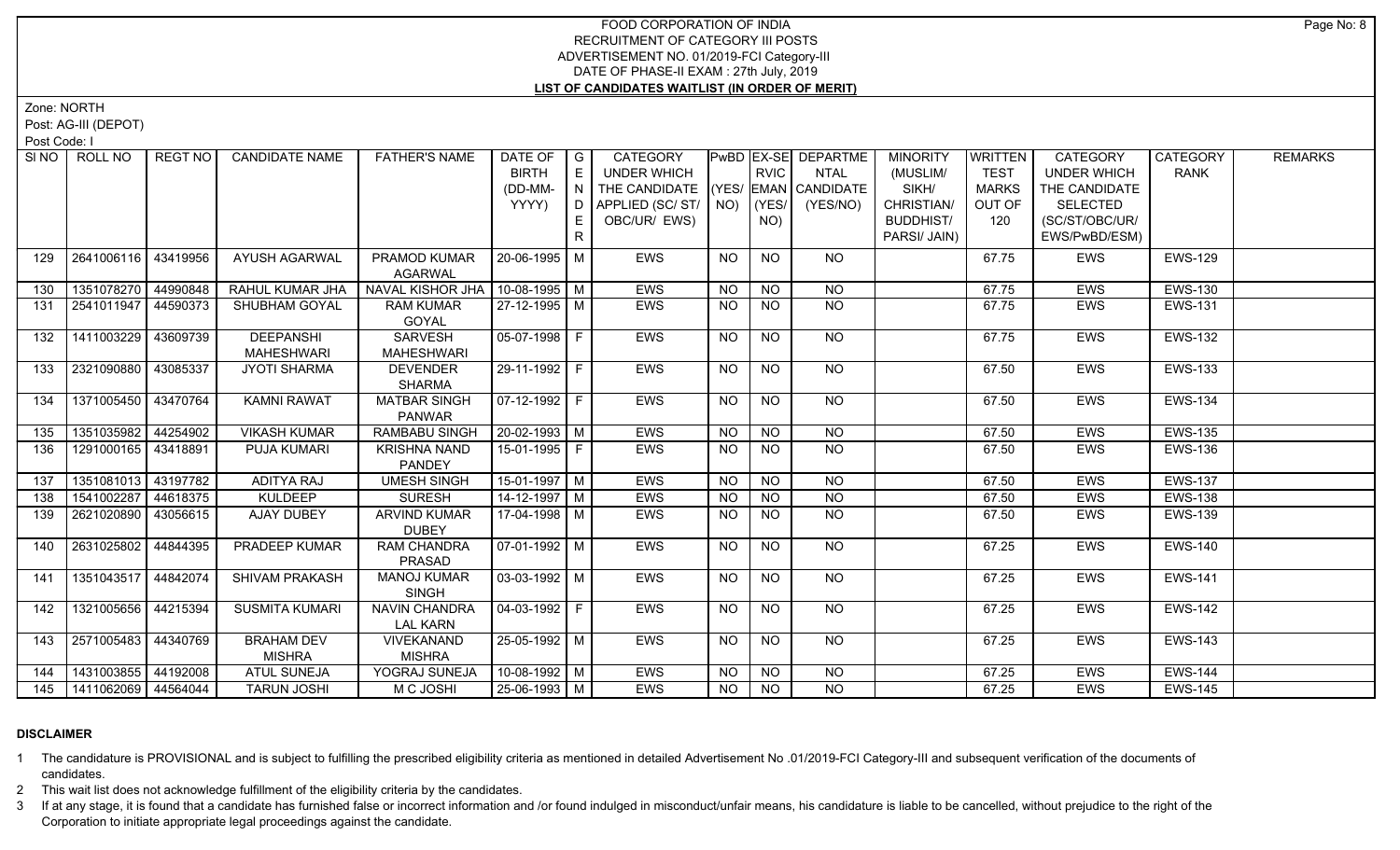Zone: NORTH

Post: AG-III (DEPOT)

Post Code: I

| SI NO I | ROLL NO             | REGT NO  | <b>CANDIDATE NAME</b> | <b>FATHER'S NAME</b>              | DATE OF   G               |              | <b>CATEGORY</b>                    |           |                | <b>PwBD EX-SE DEPARTME</b>               | <b>MINORITY</b>  | WRITTEN      | <b>CATEGORY</b>    | CATEGORY       | <b>REMARKS</b> |
|---------|---------------------|----------|-----------------------|-----------------------------------|---------------------------|--------------|------------------------------------|-----------|----------------|------------------------------------------|------------------|--------------|--------------------|----------------|----------------|
|         |                     |          |                       |                                   | <b>BIRTH</b>              | E            | <b>UNDER WHICH</b>                 |           | <b>RVIC</b>    | <b>NTAL</b>                              | (MUSLIM/         | <b>TEST</b>  | <b>UNDER WHICH</b> | <b>RANK</b>    |                |
|         |                     |          |                       |                                   | (DD-MM-                   | N            | THE CANDIDATE (YES/ EMAN CANDIDATE |           |                |                                          | SIKH/            | <b>MARKS</b> | THE CANDIDATE      |                |                |
|         |                     |          |                       |                                   | YYYY)                     | D            | APPLIED (SC/ST/   NO)   (YES/      |           |                | (YES/NO)                                 | CHRISTIAN/       | OUT OF       | <b>SELECTED</b>    |                |                |
|         |                     |          |                       |                                   |                           | E.           | OBC/UR/ EWS)                       |           | NO)            |                                          | <b>BUDDHIST/</b> | 120          | (SC/ST/OBC/UR/     |                |                |
|         |                     |          |                       |                                   |                           | $\mathsf{R}$ |                                    |           |                |                                          | PARSI/ JAIN)     |              | EWS/PwBD/ESM)      |                |                |
| 146     | 2621021550          | 43959036 | <b>ANURAG KUMAR</b>   | <b>UMESH KUMAR</b>                | 13-07-1993 M              |              | <b>EWS</b>                         | <b>NO</b> | <b>NO</b>      | NO.                                      |                  | 67.25        | EWS                | <b>EWS-146</b> |                |
|         |                     |          | <b>SHUKLA</b>         | <b>SHUKLA</b>                     |                           |              |                                    |           |                |                                          |                  |              |                    |                |                |
| 147     | 2221004253          | 43807505 | <b>MANISH KUMAR</b>   | <b>MURLI DHAR</b>                 | 18-08-1993 M              |              | EWS                                | <b>NO</b> | <b>NO</b>      | <b>NO</b>                                |                  | 67.25        | <b>EWS</b>         | <b>EWS-147</b> |                |
| 148     | 1941011094          | 43668419 | <b>DEEKSHA GUPTA</b>  | RAJENDRA GUPTA                    | $04-02-1995$ F            |              | EWS                                | <b>NO</b> | <b>NO</b>      | <b>NO</b>                                |                  | 67.25        | <b>EWS</b>         | <b>EWS-148</b> |                |
| 149     | 2681013794          | 43587852 | <b>ANKIT KUMAR</b>    | <b>UMA SHANKAR</b>                | 23-02-1995 M              |              | <b>EWS</b>                         | <b>NO</b> | <b>NO</b>      | <b>NO</b>                                |                  | 67.25        | <b>EWS</b>         | <b>EWS-149</b> |                |
|         |                     |          | <b>BERNWAL</b>        | PRASAD BERNWAL                    |                           |              |                                    |           |                |                                          |                  |              |                    |                |                |
| 150     | 1411071723          | 44034565 | <b>AMIT PANGHAL</b>   | <b>ASHOK KUMAR</b>                | 24-05-1995 M              |              | <b>EWS</b>                         | <b>NO</b> | N <sub>O</sub> | $\overline{NQ}$                          |                  | 67.25        | <b>EWS</b>         | <b>EWS-150</b> |                |
| 151     | 1411041381          | 44886491 | <b>ARPIT SINGH</b>    | AJIT KUMAR SINGH   14-01-1996   M |                           |              | EWS                                | NO.       | N <sub>O</sub> | N <sub>O</sub>                           |                  | 67.25        | <b>EWS</b>         | <b>EWS-151</b> |                |
| 152     | 1321000351          | 44006149 | <b>RAKESH KUMAR</b>   | LALAN JEE MISHRA   21-07-1996   M |                           |              | EWS                                | <b>NO</b> | <b>NO</b>      | $N$ <sup>O</sup>                         |                  | 67.25        | EWS                | <b>EWS-152</b> |                |
|         |                     |          | <b>MISHRA</b>         |                                   |                           |              |                                    |           |                |                                          |                  |              |                    |                |                |
| 153     | 2331003335          | 43843027 | <b>JITENDRA SINGH</b> | <b>KANWAR SINGH</b>               | 10-12-1996 M              |              | <b>EWS</b>                         | NO        | N <sub>O</sub> | NO                                       |                  | 67.25        | EWS                | <b>EWS-153</b> |                |
|         |                     |          | <b>RATHORE</b>        | <b>RATHORE</b>                    |                           |              |                                    |           |                |                                          |                  |              |                    |                |                |
| 154     | 1411007792 44362215 |          | <b>MOHIT KUMAR</b>    | <b>RAM KUMAR</b>                  | $05-05-1992$ M            |              | <b>EWS</b>                         | <b>NO</b> | <b>NO</b>      | NO                                       |                  | 67.00        | <b>EWS</b>         | <b>EWS-154</b> |                |
| 155     | 2541015174          | 44846014 | PRASHANT SINGH        | <b>MAHESH SINGH</b>               | 28-12-1992 M              |              | EWS                                | NO.       | <b>NO</b>      | $N$ O                                    |                  | 67.00        | <b>EWS</b>         | <b>EWS-155</b> |                |
|         |                     |          | <b>DHAKARE</b>        |                                   |                           |              |                                    |           |                |                                          |                  |              |                    |                |                |
| 156     | 2631015449          | 44942300 | PRAN ANAND            | RN MISHRA                         | $30-07-1994$ M            |              | EWS                                | NO.       | <b>NO</b>      | <b>NO</b>                                |                  | 67.00        | <b>EWS</b>         | <b>EWS-156</b> |                |
| 157     | 2321068484          | 44451265 | <b>ROHIT KUMAR</b>    | <b>KRIPA CHARAN</b>               | 10-12-1994 $\overline{M}$ |              | EWS                                | <b>NO</b> | N <sub>O</sub> | $N$ O                                    |                  | 67.00        | <b>EWS</b>         | <b>EWS-157</b> |                |
|         |                     |          | <b>SHARMA</b>         | <b>SHARMA</b>                     |                           |              |                                    |           |                |                                          |                  |              |                    |                |                |
| 158     | 1411002327          | 44711564 | <b>KRISHAN</b>        | <b>LAL BAHAR</b>                  | 14-05-1995 M              |              | <b>EWS</b>                         | <b>NO</b> | <b>NO</b>      | <b>NO</b>                                |                  | 67.00        | <b>EWS</b>         | <b>EWS-158</b> |                |
| 159     | 2281001992 44028879 |          | <b>LOVELY GOYAL</b>   | <b>ANIL GOYAL</b>                 | 09-07-1996 M              |              | EWS                                | <b>NO</b> | <b>NO</b>      | <b>NO</b>                                |                  | 67.00        | <b>EWS</b>         | <b>EWS-159</b> |                |
| 160     | 2551005746          | 44295899 | <b>SHIVANI JAIN</b>   | AJAY KUMAR JAIN                   | 05-08-1996 F              |              | EWS                                | <b>NO</b> | <b>NO</b>      | $\overline{N}$                           | <b>JAIN</b>      | 67.00        | <b>EWS</b>         | <b>EWS-160</b> |                |
| 161     | 2221013615          | 43213398 | <b>ADITYA VERMA</b>   | <b>MANOJ KUMAR</b>                | 23-11-1996 M              |              | EWS                                | <b>NO</b> | <b>NO</b>      | <b>NO</b>                                |                  | 67.00        | <b>EWS</b>         | <b>EWS-161</b> |                |
|         |                     |          |                       | <b>VERMA</b>                      |                           |              |                                    |           |                |                                          |                  |              |                    |                |                |
| 162     | 1411004809 44215518 |          | YOGESH SINGH          | <b>BASANT SINGH</b>               | $05-03-1992$ M            |              | <b>EWS</b>                         | NO.       | <b>NO</b>      | NO.                                      |                  | 66.75        | <b>EWS</b>         | <b>EWS-162</b> |                |
|         |                     |          | <b>IGRAL</b>          | <b>IGRAL</b>                      |                           |              |                                    |           |                |                                          |                  |              |                    |                |                |
| 163     | 2561007669 43716992 |          | ANKITA DUBEY          | <b>SAROJ KUMAR</b>                | $06-07-1992$ F            |              | <b>EWS</b>                         | NO.       | <b>NO</b>      | NO                                       |                  | 66.75        | EWS                | <b>EWS-163</b> |                |
|         |                     |          |                       | <b>DUBEY</b>                      |                           |              |                                    |           |                |                                          |                  |              |                    |                |                |
| 164     | 2221016886 43749818 |          | ANU                   | <b>VED PRAKASH</b>                | 12-09-1992 F              |              | <b>EWS</b>                         | NO        | <b>NO</b>      | $N$ <sup><math>\overline{O}</math></sup> |                  | 66.75        | <b>EWS</b>         | <b>EWS-164</b> |                |
|         |                     |          |                       | <b>UTREJA</b>                     |                           |              |                                    |           |                |                                          |                  |              |                    |                |                |

# **DISCLAIMER**

1 The candidature is PROVISIONAL and is subject to fulfilling the prescribed eligibility criteria as mentioned in detailed Advertisement No .01/2019-FCI Category-III and subsequent verification of the documents of candidates.

2 This wait list does not acknowledge fulfillment of the eligibility criteria by the candidates.

3 If at any stage, it is found that a candidate has furnished false or incorrect information and /or found indulged in misconduct/unfair means, his candidature is liable to be cancelled, without prejudice to the right of t Corporation to initiate appropriate legal proceedings against the candidate.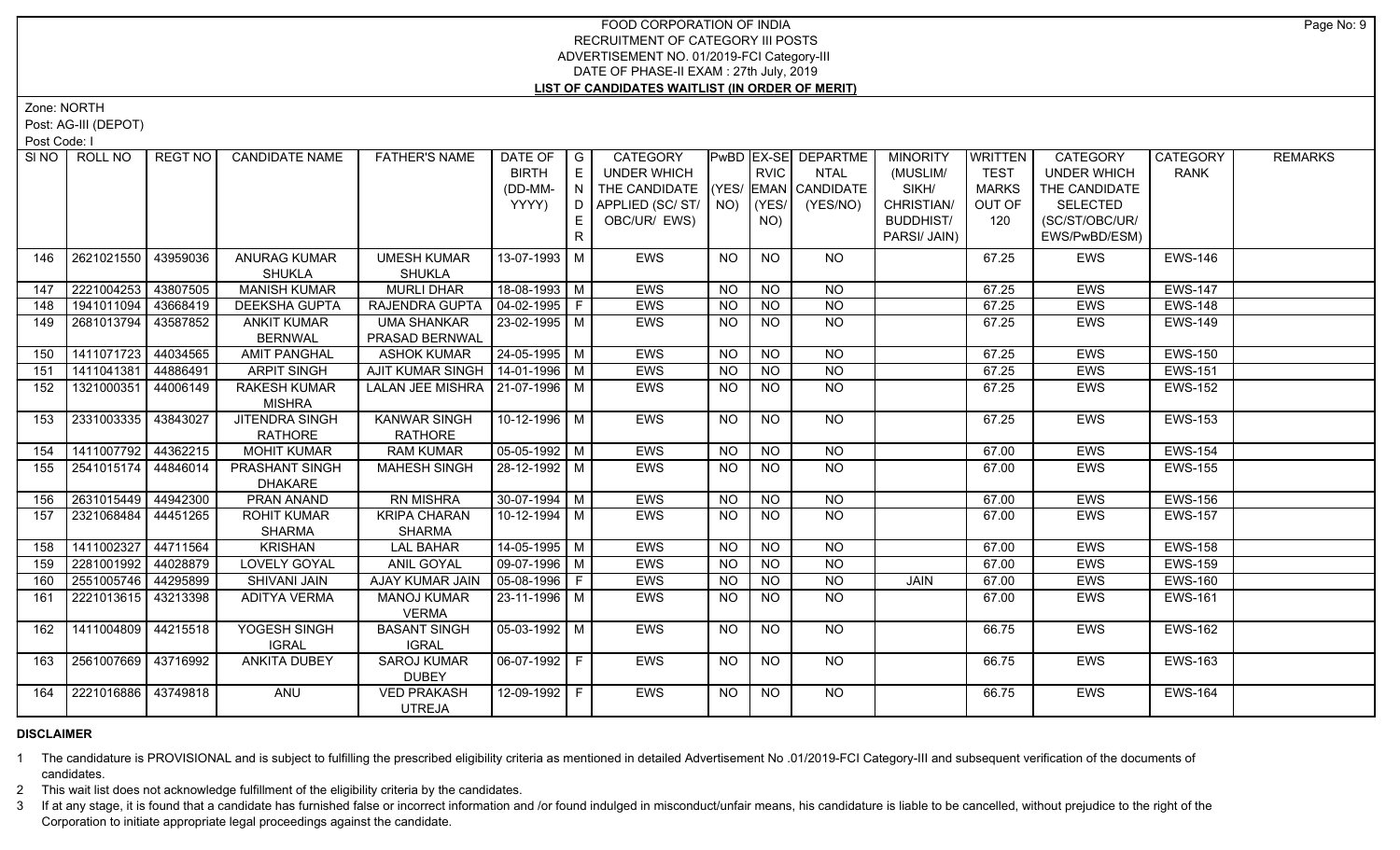Zone: NORTH

Post: AG-III (DEPOT)

Post Code: I

| SINO ROLL NO      | REGT NO               | <b>CANDIDATE NAME</b>   | <b>FATHER'S NAME</b>             | DATE OF $ G $  |    | CATEGORY                           |           |                 | <b>PWBD EX-SE DEPARTME</b> | <b>MINORITY</b>  | <b>WRITTEN</b> | <b>CATEGORY</b>    | CATEGORY       | <b>REMARKS</b> |
|-------------------|-----------------------|-------------------------|----------------------------------|----------------|----|------------------------------------|-----------|-----------------|----------------------------|------------------|----------------|--------------------|----------------|----------------|
|                   |                       |                         |                                  | <b>BIRTH</b>   |    | UNDER WHICH                        |           | <b>RVIC</b>     | NTAL                       | (MUSLIM/         | <b>TEST</b>    | <b>UNDER WHICH</b> | <b>RANK</b>    |                |
|                   |                       |                         |                                  | (DD-MM-        | N  | THE CANDIDATE (YES/ EMAN CANDIDATE |           |                 |                            | SIKH/            | <b>MARKS</b>   | THE CANDIDATE      |                |                |
|                   |                       |                         |                                  | YYYY)          | D. | APPLIED (SC/ ST/   NO)             |           | (YES/           | (YES/NO)                   | CHRISTIAN/       | OUT OF         | <b>SELECTED</b>    |                |                |
|                   |                       |                         |                                  |                |    | OBC/UR/ EWS)                       |           | NO)             |                            | <b>BUDDHIST/</b> | 120            | (SC/ST/OBC/UR/     |                |                |
|                   |                       |                         |                                  |                |    |                                    |           |                 |                            | PARSI/ JAIN)     |                | EWS/PwBD/ESM)      |                |                |
| 2321058341<br>165 | 45026175              | <b>MAHESH SINGH</b>     | <b>RAGHUNATH</b>                 | 21-09-1992 M   |    | EWS                                | <b>NO</b> | <b>NO</b>       | NO.                        |                  | 66.75          | EWS                | <b>EWS-165</b> |                |
|                   |                       | SHEKHAWAT               | <b>SINGH</b>                     |                |    |                                    |           |                 |                            |                  |                |                    |                |                |
| 166               | 2611001768 43542825   | <b>ARVIND SINGH</b>     | <b>HARNARAYAN</b>                | $28-09-1992$ M |    | <b>EWS</b>                         | <b>NO</b> | <b>NO</b>       | <b>NO</b>                  |                  | 66.75          | <b>EWS</b>         | <b>EWS-166</b> |                |
| 2241000561<br>167 | 44014972              | <b>SHILPA DASS</b>      | <b>BIMAL KUMAR</b>               | 13-04-1993 F   |    | EWS                                | NO.       | <b>NO</b>       | NO.                        |                  | 66.75          | EWS                | <b>EWS-167</b> |                |
|                   |                       |                         | <b>DASS</b>                      |                |    |                                    |           |                 |                            |                  |                |                    |                |                |
| 168               | 2301007672 44511079   | <b>AKASH SHARMA</b>     | OM PRAKASH                       | 19-06-1993 M   |    | EWS                                | NO.       | <b>NO</b>       | NO                         |                  | 66.75          | EWS                | <b>EWS-168</b> |                |
|                   |                       |                         | <b>SHARMA</b>                    |                |    |                                    |           |                 |                            |                  |                |                    |                |                |
| 169               | 1321006707 44295028   | <b>VATSLA KUMARI</b>    | <b>VIDESHWAR NATH</b>            | $26-12-1993$ F |    | EWS                                | <b>NO</b> | $\overline{NO}$ | NO                         |                  | 66.75          | EWS                | <b>EWS-169</b> |                |
|                   |                       |                         | JHA                              |                |    |                                    |           |                 |                            |                  |                |                    |                |                |
| 170               | 2601010754 44201309   | <b>ADITYA PRATAP</b>    | <b>DEVENDRA</b>                  | 19-02-1994 M   |    | <b>EWS</b>                         | <b>NO</b> | <b>NO</b>       | NO                         |                  | 66.75          | <b>EWS</b>         | <b>EWS-170</b> |                |
|                   |                       | <b>SINGH</b>            | PRATAP SINGH                     |                |    |                                    |           |                 |                            |                  |                |                    |                |                |
| 171               | 2711001873 43412886   | <b>DEEPAK SINGH</b>     | <b>HARPAL SINGH</b>              | 05-01-1995   M |    | <b>EWS</b>                         | <b>NO</b> | <b>NO</b>       | NO                         |                  | 66.75          | <b>EWS</b>         | <b>EWS-171</b> |                |
|                   |                       | <b>CHAUHAN</b>          |                                  |                |    |                                    |           |                 |                            |                  |                |                    |                |                |
| 172               | 2681002924 44776002   | <b>SHUBHAM</b>          | <b>UMESH CHANDRA</b>             | $10-03-1995$ M |    | <b>EWS</b>                         | <b>NO</b> | <b>NO</b>       | N <sub>O</sub>             |                  | 66.75          | <b>EWS</b>         | <b>EWS-172</b> |                |
|                   |                       | <b>SRIVASTAVA</b>       | SRIVASTAVA                       |                |    |                                    |           |                 |                            |                  |                |                    |                |                |
| 173               | 2541009455 43191669   | POSHAK KUMAR            | <b>MUKESH BIHARI</b>             | $03-08-1995$ M |    | <b>EWS</b>                         | <b>NO</b> | <b>NO</b>       | <b>NO</b>                  |                  | 66.75          | <b>EWS</b>         | <b>EWS-173</b> |                |
|                   |                       | GOYAL                   | GOYAL                            |                |    |                                    |           |                 |                            |                  |                |                    |                |                |
| 174               | 1151009965 43954294   | <b>MEERA VALI SHAIK</b> | <b>KALESHA</b>                   | $20-11-1995$ M |    | <b>EWS</b>                         | <b>NO</b> | $N$ O           | <b>NO</b>                  | <b>MUSLIM</b>    | 66.75          | EWS                | <b>EWS-174</b> |                |
| 175               | 2631037454 44135941   | <b>AMARDEEP PANDEY</b>  | ANIRUDDH PANDEY   26-02-1996   M |                |    | EWS                                | <b>NO</b> | $\overline{NO}$ | N <sub>O</sub>             |                  | 66.75          | EWS                | <b>EWS-175</b> |                |
| 176               | 2631024207   43556318 | <b>ALOK KUMAR</b>       | <b>ASHOK KUMAR</b>               | 11-01-1992   M |    | EWS                                | <b>NO</b> | <b>NO</b>       | <b>NO</b>                  |                  | 66.50          | EWS                | <b>EWS-176</b> |                |
|                   |                       | <b>TIWARI</b>           | <b>TIWARI</b>                    |                |    |                                    |           |                 |                            |                  |                |                    |                |                |
| 177               | 1411031029 44797522   | <b>MAYANK KUMAR</b>     | <b>DINESH KUMAR</b>              | 01-04-1992   M |    | <b>EWS</b>                         | <b>NO</b> | <b>NO</b>       | NO                         |                  | 66.50          | <b>EWS</b>         | <b>EWS-177</b> |                |
|                   |                       | <b>SINGH</b>            | <b>SINGH</b>                     |                |    |                                    |           |                 |                            |                  |                |                    |                |                |
| 1151008321<br>178 | 44338005              | ETIKALA MAHESH          | ETIKALA RAJAIAH                  | $10-08-1992$ M |    | <b>EWS</b>                         | <b>NO</b> | $N$ O           | NO                         |                  | 66.50          | <b>EWS</b>         | <b>EWS-178</b> |                |
| 179               | 2601003235 43426525   | PRATEEK RAJ             | <b>VIVEK KUMAR</b><br>SRIVASTAVA | $05-02-1993$ M |    | EWS                                | NO.       | <b>NO</b>       | NO                         |                  | 66.50          | EWS                | <b>EWS-179</b> |                |
| 180               | 2681015720   44415488 | <b>AKASH SRIVASTAVA</b> | <b>ANAND KUMAR</b><br>SRIVASTAVA | 20-08-1993   M |    | <b>EWS</b>                         | <b>NO</b> | <b>NO</b>       | <b>NO</b>                  |                  | 66.50          | <b>EWS</b>         | <b>EWS-180</b> |                |

# **DISCLAIMER**

1 The candidature is PROVISIONAL and is subject to fulfilling the prescribed eligibility criteria as mentioned in detailed Advertisement No .01/2019-FCI Category-III and subsequent verification of the documents of candidates.

2 This wait list does not acknowledge fulfillment of the eligibility criteria by the candidates.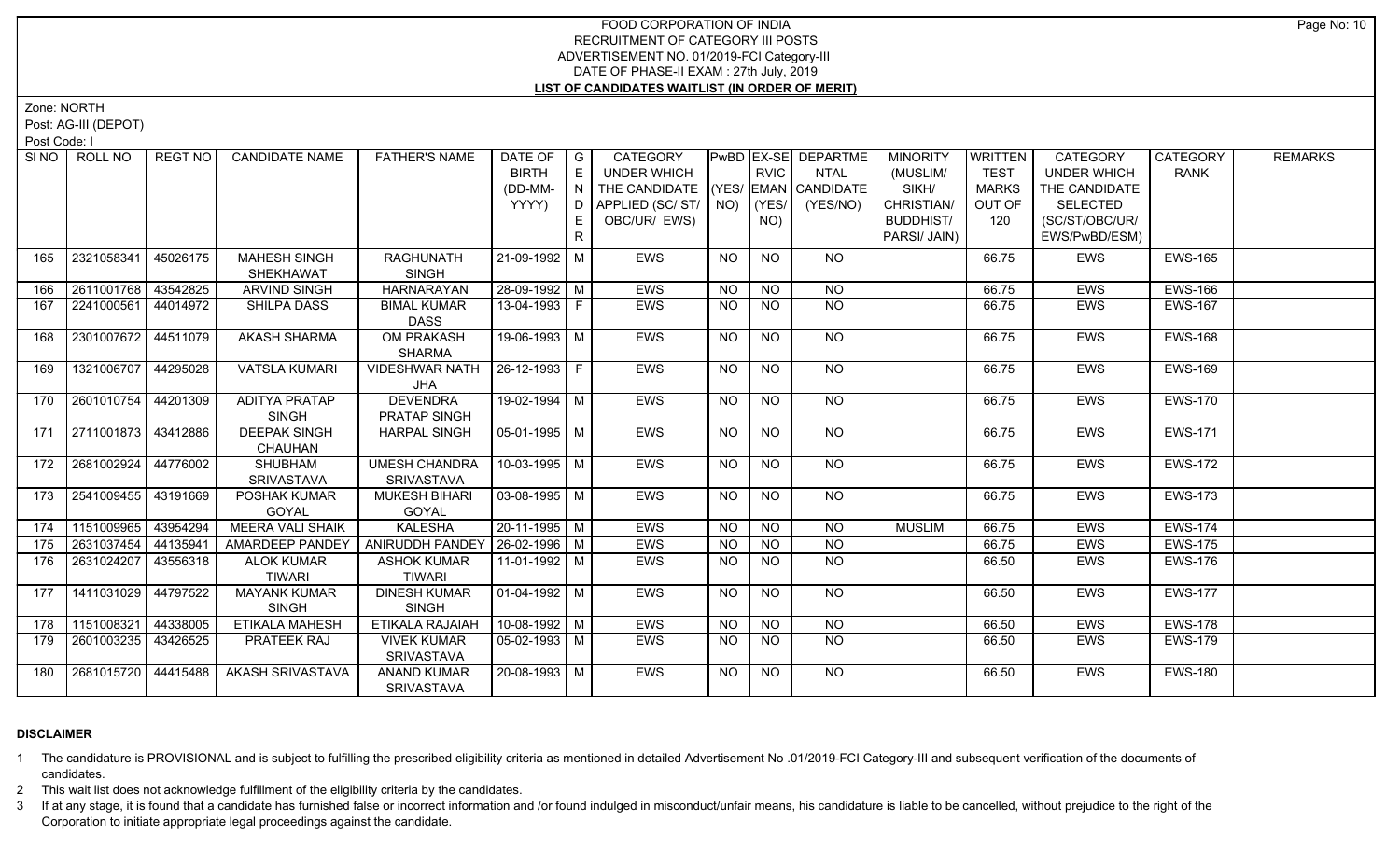Zone: NORTH

Post: AG-III (DEPOT)

Post Code: I

|     | SINO   ROLL NO          | REGT NO  | <b>CANDIDATE NAME</b>   | <b>FATHER'S NAME</b>    | DATE OF<br><b>BIRTH</b> | $\overline{\phantom{a}}$ G<br>E | <b>CATEGORY</b><br><b>UNDER WHICH</b> |           | <b>RVIC</b>     | PwBD   EX-SE   DEPARTME<br><b>NTAL</b> | <b>MINORITY</b><br>(MUSLIM/ | <b>WRITTEN</b><br><b>TEST</b> | <b>CATEGORY</b><br><b>UNDER WHICH</b> | CATEGORY<br><b>RANK</b> | <b>REMARKS</b> |
|-----|-------------------------|----------|-------------------------|-------------------------|-------------------------|---------------------------------|---------------------------------------|-----------|-----------------|----------------------------------------|-----------------------------|-------------------------------|---------------------------------------|-------------------------|----------------|
|     |                         |          |                         |                         | (DD-MM-                 | $\overline{N}$                  | THE CANDIDATE                         |           |                 | $ YES/$ EMAN $ $ CANDIDATE             | SIKH/                       | MARKS                         | THE CANDIDATE                         |                         |                |
|     |                         |          |                         |                         | YYYY)                   | D I                             | APPLIED (SC/ST/                       |           | $NO)$ $(YES/$   | (YES/NO)                               | CHRISTIAN/                  | OUT OF                        | <b>SELECTED</b>                       |                         |                |
|     |                         |          |                         |                         |                         | E                               | OBC/UR/ EWS)                          |           | NO)             |                                        | <b>BUDDHIST/</b>            | 120                           | (SC/ST/OBC/UR/                        |                         |                |
|     |                         |          |                         |                         |                         | $\mathsf{R}$                    |                                       |           |                 |                                        | PARSI/ JAIN)                |                               | EWS/PwBD/ESM)                         |                         |                |
| 181 | 2631044440              | 45036894 | <b>MUKUL SHUKLA</b>     | <b>ANIL KUMAR</b>       | $04 - 09 - 1993$ M      |                                 | <b>EWS</b>                            | NO        | <b>NO</b>       | <b>NO</b>                              |                             | 66.50                         | <b>EWS</b>                            | <b>EWS-181</b>          |                |
|     |                         |          |                         | <b>SHUKLA</b>           |                         |                                 |                                       |           |                 |                                        |                             |                               |                                       |                         |                |
| 182 | 1621000710              | 44630957 | AMAN BHANDARI           | <b>RAJAN SINGH</b>      | 13-09-1993   M          |                                 | EWS                                   | NO.       | <b>NO</b>       | <b>NO</b>                              |                             | 66.50                         | <b>EWS</b>                            | <b>EWS-182</b>          |                |
| 183 | 2321062484              | 44840074 | <b>PRASHANT KUMAR</b>   | <b>HANSARAJ</b>         | 28-09-1993   M          |                                 | <b>EWS</b>                            | <b>NO</b> | <b>NO</b>       | <b>NO</b>                              |                             | 66.50                         | <b>EWS</b>                            | <b>EWS-183</b>          |                |
|     |                         |          |                         | <b>MAKHEEJA</b>         |                         |                                 |                                       |           |                 |                                        |                             |                               |                                       |                         |                |
| 184 | 1371012684              | 43702507 | <b>RAKESH KUMAR</b>     | OM PRAKASH              | 21-12-1993 M            |                                 | EWS                                   | NO.       | <b>NO</b>       | NO                                     |                             | 66.50                         | <b>EWS</b>                            | <b>EWS-184</b>          |                |
|     |                         |          | <b>KHARTA</b>           |                         |                         |                                 |                                       |           |                 |                                        |                             |                               |                                       |                         |                |
| 185 | 1411114800              | 44286378 | <b>NEHA</b>             | <b>ASHOK KUMAR</b>      | $\boxed{01-11-1994}$ F  |                                 | <b>EWS</b>                            | <b>NO</b> | <b>NO</b>       | <b>NO</b>                              |                             | 66.50                         | <b>EWS</b>                            | <b>EWS-185</b>          |                |
| 186 | 2151016961              | 44420441 | <b>GOPAL DAS</b>        | <b>UPENDRA DAS</b>      | $28-12-1994$ M          |                                 | EWS                                   | <b>NO</b> | $N$ O           | N <sub>O</sub>                         |                             | 66.50                         | <b>EWS</b>                            | <b>EWS-186</b>          |                |
| 187 | 1411031793              | 43124101 | <b>NIDHI</b>            | <b>DALBIR SINGH</b>     | 12-01-1996   F          |                                 | EWS                                   | NO.       | <b>NO</b>       | <b>NO</b>                              |                             | 66.50                         | EWS                                   | <b>EWS-187</b>          |                |
| 188 | 2321011942   43074831   |          | SONALI GUPTA            | <b>CHHAIL BIHARI</b>    | 08-09-1996 F            |                                 | <b>EWS</b>                            | <b>NO</b> | $\overline{NO}$ | $N$ <sup>O</sup>                       |                             | 66.50                         | <b>EWS</b>                            | <b>EWS-188</b>          |                |
|     |                         |          |                         | <b>GUPTA</b>            |                         |                                 |                                       |           |                 |                                        |                             |                               |                                       |                         |                |
| 189 | 2631005305              | 44705324 | SHUBHAM GUPTA           | <b>SHIV SHANKAR LAL</b> | 14-10-1996 M            |                                 | <b>EWS</b>                            | NO.       | <b>NO</b>       | NO                                     |                             | 66.50                         | <b>EWS</b>                            | <b>EWS-189</b>          |                |
|     |                         |          |                         | <b>GUPTA</b>            |                         |                                 |                                       |           |                 |                                        |                             |                               |                                       |                         |                |
| 190 | 1411105889 43612140     |          | <b>VIPUL NEHRA</b>      | <b>BRIGENDRA</b>        | 19-02-1997 M            |                                 | EWS                                   | <b>NO</b> | N <sub>O</sub>  | NO                                     |                             | 66.50                         | <b>EWS</b>                            | <b>EWS-190</b>          |                |
|     |                         |          |                         | <b>KUMAR</b>            |                         |                                 |                                       |           |                 |                                        |                             |                               |                                       |                         |                |
| 191 | 2611006224              | 44062944 | ANCHAL JAIN             | <b>PRADEEP KUMAR</b>    | 15-08-1997 F            |                                 | EWS                                   | <b>NO</b> | <b>NO</b>       | <b>NO</b>                              | JAIN                        | 66.50                         | <b>EWS</b>                            | <b>EWS-191</b>          |                |
|     |                         |          |                         | JAIN                    |                         |                                 |                                       |           |                 |                                        |                             |                               |                                       |                         |                |
| 192 | 1451000482              | 43338882 | <b>NAVEEN NEGI</b>      | <b>DEVENDER NEGI</b>    | $11-01-1992$ M          |                                 | EWS                                   | <b>NO</b> | <b>NO</b>       | <b>NO</b>                              |                             | 66.25                         | <b>EWS</b>                            | <b>EWS-192</b>          |                |
| 193 | 2321010686              | 44179034 | <b>MAYANK KASHLIWAL</b> | ANIL KASLIWAL           | 14-12-1992 M            |                                 | <b>EWS</b>                            | <b>NO</b> | <b>NO</b>       | <b>NO</b>                              | JAIN                        | 66.25                         | <b>EWS</b>                            | <b>EWS-193</b>          |                |
| 194 | 2351005064              | 45162939 | <b>MAYANK KUMAR</b>     | RAM PRASAD              | 20-02-1993 M            |                                 | EWS                                   | NO.       | NO.             | <b>NO</b>                              |                             | 66.25                         | EWS                                   | <b>EWS-194</b>          |                |
|     |                         |          | <b>SHARMA</b>           | <b>SHARMA</b>           |                         |                                 |                                       |           |                 |                                        |                             |                               |                                       |                         |                |
| 195 | 1201005663              | 44913921 | <b>MADDI MOHAN</b>      | <b>MADDI RAM</b>        | 25-06-1993 M            |                                 | <b>EWS</b>                            | NO        | NO.             | NO                                     |                             | 66.25                         | <b>EWS</b>                            | <b>EWS-195</b>          |                |
|     |                         |          | <b>KRISHNA</b>          | <b>SHANKAR</b>          |                         |                                 |                                       |           |                 |                                        |                             |                               |                                       |                         |                |
| 196 | 2621023301              | 43002914 | <b>MADHVAN MISRA</b>    | <b>SHAILESH MISRA</b>   | 27-08-1993 M            |                                 | EWS                                   | <b>NO</b> | <b>NO</b>       | <b>NO</b>                              |                             | 66.25                         | EWS                                   | <b>EWS-196</b>          |                |
| 197 | 1681000217              | 45089865 | RAJAT RANA              | SHAMSHER SINGH          | 15-09-1993 M            |                                 | EWS                                   | <b>NO</b> | $N$ O           | $N$ O                                  |                             | 66.25                         | <b>EWS</b>                            | <b>EWS-197</b>          |                |
| 198 | 1351031688              | 44972909 | <b>VIKAS RANJAN</b>     | <b>CHANDRA</b>          | $30-12-1993$ M          |                                 | EWS                                   | NO.       | <b>NO</b>       | <b>NO</b>                              |                             | 66.25                         | EWS                                   | <b>EWS-198</b>          |                |
|     |                         |          |                         | <b>BHUSHAN ROY</b>      |                         |                                 |                                       |           |                 |                                        |                             |                               |                                       |                         |                |
|     | 199 2591001591 44981747 |          | <b>AASHISH KUMAR</b>    | <b>DESHPAL SINGH</b>    | $16 - 02 - 1994$ M      |                                 | <b>EWS</b>                            | NO        | NO              | <b>NO</b>                              |                             | 66.25                         | <b>EWS</b>                            | <b>EWS-199</b>          |                |

#### **DISCLAIMER**

1 The candidature is PROVISIONAL and is subject to fulfilling the prescribed eligibility criteria as mentioned in detailed Advertisement No .01/2019-FCI Category-III and subsequent verification of the documents of candidates.

2 This wait list does not acknowledge fulfillment of the eligibility criteria by the candidates.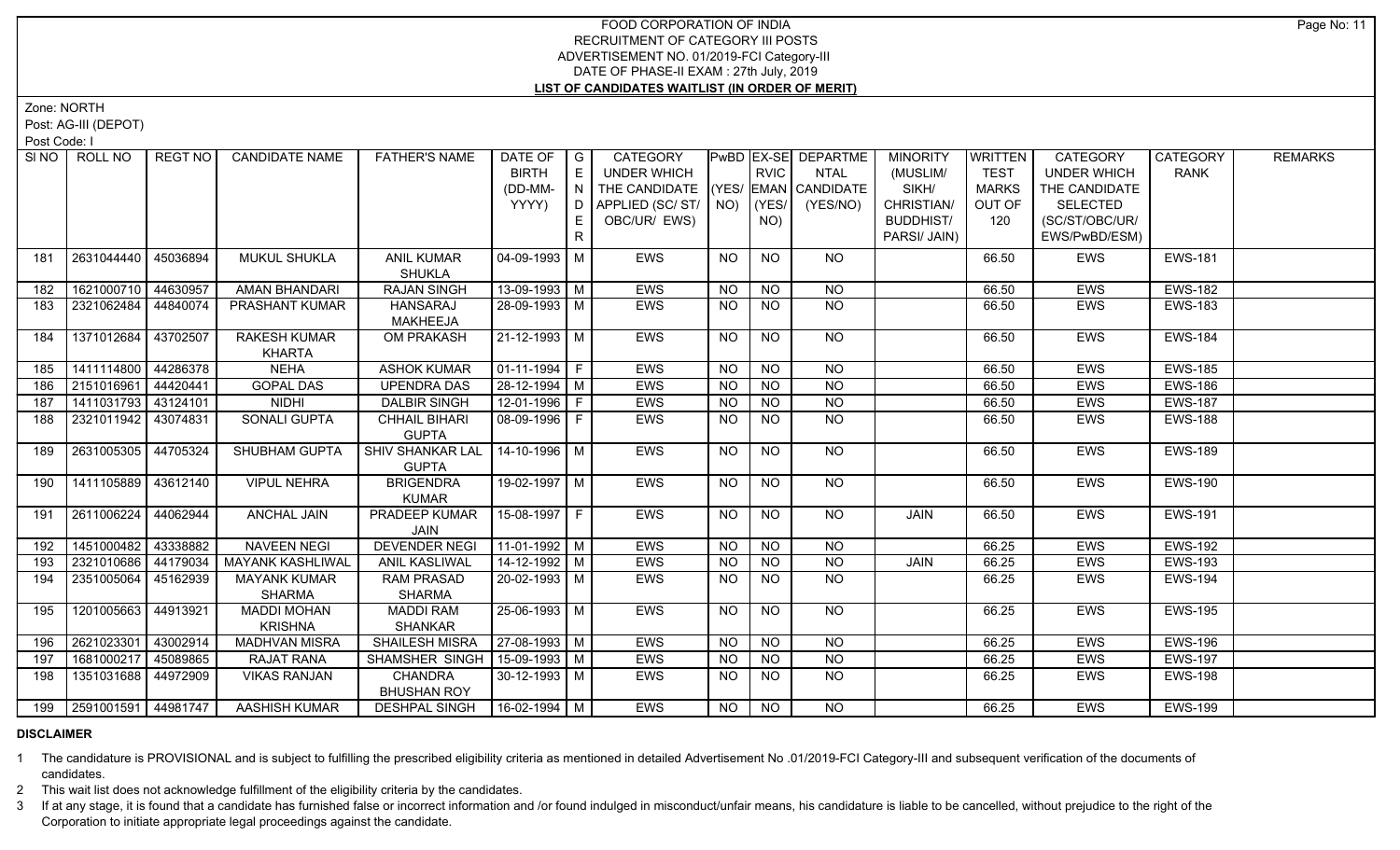Zone: NORTH

Post: AG-III (DEPOT)

Post Code: I

|     | SINO FROLL NO         | REGT NO  | <b>CANDIDATE NAME</b>  | <b>FATHER'S NAME</b>  | DATE OF $ G $          |     | CATEGORY                           |           |                | <b>PwBD EX-SE DEPARTME</b> | <b>MINORITY</b>  | <b>WRITTEN</b> | <b>CATEGORY</b>    | CATEGORY       | <b>REMARKS</b> |
|-----|-----------------------|----------|------------------------|-----------------------|------------------------|-----|------------------------------------|-----------|----------------|----------------------------|------------------|----------------|--------------------|----------------|----------------|
|     |                       |          |                        |                       | <b>BIRTH</b>           | E.  | UNDER WHICH                        |           | <b>RVIC</b>    | NTAL                       | (MUSLIM/         | <b>TEST</b>    | <b>UNDER WHICH</b> | <b>RANK</b>    |                |
|     |                       |          |                        |                       | (DD-MM-                | N   | THE CANDIDATE (YES/ EMAN CANDIDATE |           |                |                            | SIKH/            | <b>MARKS</b>   | THE CANDIDATE      |                |                |
|     |                       |          |                        |                       | YYYY)                  | D I | APPLIED (SC/ST/                    | NO)       | YES/           | (YES/NO)                   | CHRISTIAN/       | OUT OF         | <b>SELECTED</b>    |                |                |
|     |                       |          |                        |                       |                        |     | OBC/UR/ EWS)                       |           | NO)            |                            | <b>BUDDHIST/</b> | 120            | (SC/ST/OBC/UR/     |                |                |
|     |                       |          |                        |                       |                        | R.  |                                    |           |                |                            | PARSI/ JAIN)     |                | EWS/PwBD/ESM)      |                |                |
| 200 | 1431006629            | 43001992 | <b>ALOK PANDEY</b>     | <b>MAHESH KUMAR</b>   | 10-03-1994 M           |     | EWS                                | <b>NO</b> | <b>NO</b>      | NO.                        |                  | 66.25          | EWS                | <b>EWS-200</b> |                |
|     |                       |          |                        | PANDEY                |                        |     |                                    |           |                |                            |                  |                |                    |                |                |
| 201 | 1591001210 43342770   |          | <b>HEMANT DHINGRA</b>  | <b>VINOD KUMAR</b>    | 18-10-1995 M           |     | EWS                                | <b>NO</b> | <b>NO</b>      | <b>NO</b>                  |                  | 66.25          | EWS                | <b>EWS-201</b> |                |
|     |                       |          |                        | <b>DHINGRA</b>        |                        |     |                                    |           |                |                            |                  |                |                    |                |                |
| 202 | 1571006013 43570209   |          | SAHIL WADHWA           | <b>RAJINDER</b>       | 06-09-1996 M           |     | EWS                                | NO        | <b>NO</b>      | NO                         |                  | 66.25          | <b>EWS</b>         | <b>EWS-202</b> |                |
|     |                       |          |                        | <b>WADHWA</b>         |                        |     |                                    |           |                |                            |                  |                |                    |                |                |
| 203 | 1561010714            | 44622444 | <b>REKHA DEVI</b>      | <b>SURESH KUMAR</b>   | $\boxed{05-01-1992}$ F |     | <b>EWS</b>                         | <b>NO</b> | N <sub>O</sub> | NO.                        |                  | 66.00          | <b>EWS</b>         | <b>EWS-203</b> |                |
| 204 | 2321056213            | 43590381 | <b>KESHAV SINGH</b>    | <b>BALESHWAR</b>      | 01-03-1992   M         |     | EWS                                | <b>NO</b> | <b>NO</b>      | <b>NO</b>                  |                  | 66.00          | EWS                | <b>EWS-204</b> |                |
|     |                       |          |                        | <b>SINGH</b>          |                        |     |                                    |           |                |                            |                  |                |                    |                |                |
| 205 | 2631037573   44443952 |          | <b>SARVESH DWIVEDI</b> | <b>BINDESHWARI</b>    | 29-08-1992 M           |     | <b>EWS</b>                         | <b>NO</b> | <b>NO</b>      | NO                         |                  | 66.00          | <b>EWS</b>         | <b>EWS-205</b> |                |
|     |                       |          |                        | <b>DWIVEDI</b>        |                        |     |                                    |           |                |                            |                  |                |                    |                |                |
| 206 | 1351061615 44260866   |          | <b>RANA SONU</b>       | <b>SUDHIR KUMAR</b>   | $\sqrt{01-02-1993}$ M  |     | EWS                                | <b>NO</b> | <b>NO</b>      | NO                         |                  | 66.00          | EWS                | <b>EWS-206</b> |                |
|     |                       |          |                        | <b>SINGH</b>          |                        |     |                                    |           |                |                            |                  |                |                    |                |                |
| 207 | 2691005313 44275611   |          | <b>AMIT JADLI</b>      | <b>SUBASH JADLI</b>   | $26 - 03 - 1993$ M     |     | <b>EWS</b>                         | <b>NO</b> | <b>NO</b>      | N <sub>O</sub>             |                  | 66.00          | EWS                | <b>EWS-207</b> |                |
| 208 | 2741025251            | 44823001 | <b>SUMIT KUMAR</b>     | <b>DHARMENDRA</b>     | 29-05-1993 M           |     | <b>EWS</b>                         | <b>NO</b> | <b>NO</b>      | NO                         |                  | 66.00          | <b>EWS</b>         | <b>EWS-208</b> |                |
|     |                       |          | <b>SINGH</b>           | <b>SINGH</b>          |                        |     |                                    |           |                |                            |                  |                |                    |                |                |
| 209 | 2681021105            | 44762373 | <b>ABHISHEK KUMAR</b>  | <b>VIRENDRA SINGH</b> | 10-08-1993 M           |     | EWS                                | <b>NO</b> | <b>NO</b>      | NO                         |                  | 66.00          | EWS                | <b>EWS-209</b> |                |
|     |                       |          | <b>SINGH</b>           |                       |                        |     |                                    |           |                |                            |                  |                |                    |                |                |
| 210 | 1571003189 43728466   |          | NISHANT GUPTA          | <b>SUSHIL KUMAR</b>   | $\boxed{01-11-1995}$ M |     | <b>EWS</b>                         | <b>NO</b> | N <sub>O</sub> | $N$ O                      |                  | 66.00          | <b>EWS</b>         | <b>EWS-210</b> |                |
| 211 | 2221003263            | 44501451 | <b>KIRAN MADAN</b>     | <b>HANSRAJ MADAN</b>  | $08-12-1995$   F       |     | EWS                                | <b>NO</b> | <b>NO</b>      | <b>NO</b>                  |                  | 66.00          | <b>EWS</b>         | <b>EWS-211</b> |                |
| 212 | 2351000469            | 43095832 | <b>ADITYA DADHICH</b>  | <b>GIRADHARI LAL</b>  | 13-10-1996   M         |     | EWS                                | NO.       | NO.            | NO.                        |                  | 66.00          | EWS                | <b>EWS-212</b> |                |
|     |                       |          |                        | <b>SHARMA</b>         |                        |     |                                    |           |                |                            |                  |                |                    |                |                |
| 213 | 1941012852            | 43251335 | SHEFALI CHOUHAN        | <b>BHURE SINGH</b>    | 09-06-1997 F           |     | EWS                                | <b>NO</b> | N <sub>O</sub> | NO                         |                  | 66.00          | EWS                | <b>EWS-213</b> |                |
|     |                       |          |                        | <b>CHOUHAN</b>        |                        |     |                                    |           |                |                            |                  |                |                    |                |                |
| 214 | 2631042254            | 45049696 | <b>AYUSHI MISHRA</b>   | <b>SRIKRISHAN</b>     | $02 - 10 - 1997$ F     |     | EWS                                | <b>NO</b> | N <sub>O</sub> | NO                         |                  | 66.00          | EWS                | <b>EWS-214</b> |                |
|     |                       |          |                        | <b>MISHRA</b>         |                        |     |                                    |           |                |                            |                  |                |                    |                |                |
| 215 | 1351029125 43866521   |          | <b>CHANDAN BHARTI</b>  | CHANDRAMA             | 07-04-1992   M         |     | <b>EWS</b>                         | NO        | <b>NO</b>      | <b>NO</b>                  |                  | 65.75          | <b>EWS</b>         | <b>EWS-215</b> |                |
|     |                       |          |                        | <b>BHARTI</b>         |                        |     |                                    |           |                |                            |                  |                |                    |                |                |

# **DISCLAIMER**

1 The candidature is PROVISIONAL and is subject to fulfilling the prescribed eligibility criteria as mentioned in detailed Advertisement No .01/2019-FCI Category-III and subsequent verification of the documents of candidates.

2 This wait list does not acknowledge fulfillment of the eligibility criteria by the candidates.

3 If at any stage, it is found that a candidate has furnished false or incorrect information and /or found indulged in misconduct/unfair means, his candidature is liable to be cancelled, without prejudice to the right of t Corporation to initiate appropriate legal proceedings against the candidate.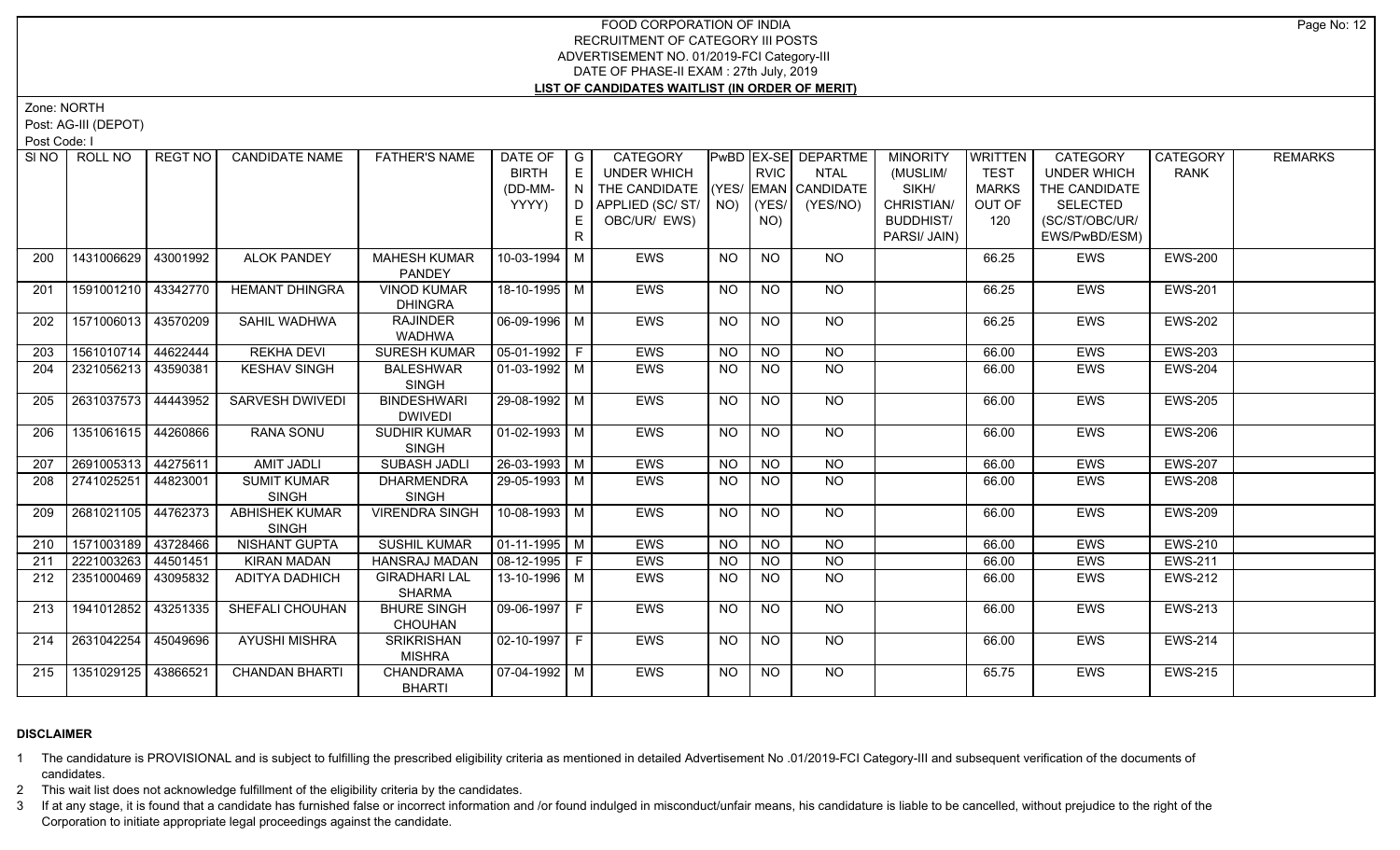Zone: NORTH

Post: AG-III (DEPOT)

Post Code: I

| SI NO I | ROLL NO               | REGT NO  | <b>CANDIDATE NAME</b>                | <b>FATHER'S NAME</b>                    | DATE OF<br><b>BIRTH</b><br>(DD-MM-<br>YYYY) | $\overline{\phantom{a}}$ G<br>E<br>N<br>D<br>E. | CATEGORY<br><b>UNDER WHICH</b><br>THE CANDIDATE (YES/ EMAN CANDIDATE<br>APPLIED (SC/ST/<br>OBC/UR/ EWS) |                 | RVIC<br>$NO)$ (YES/<br>NO) | PwBD EX-SE DEPARTME<br><b>NTAL</b><br>(YES/NO) | <b>MINORITY</b><br>(MUSLIM/<br>SIKH/<br>CHRISTIAN/<br><b>BUDDHIST/</b><br>PARSI/ JAIN) | <b>WRITTEN</b><br><b>TEST</b><br><b>MARKS</b><br>OUT OF<br>120 | <b>CATEGORY</b><br><b>UNDER WHICH</b><br>THE CANDIDATE<br><b>SELECTED</b><br>(SC/ST/OBC/UR/<br>EWS/PwBD/ESM) | CATEGORY<br><b>RANK</b> | <b>REMARKS</b> |
|---------|-----------------------|----------|--------------------------------------|-----------------------------------------|---------------------------------------------|-------------------------------------------------|---------------------------------------------------------------------------------------------------------|-----------------|----------------------------|------------------------------------------------|----------------------------------------------------------------------------------------|----------------------------------------------------------------|--------------------------------------------------------------------------------------------------------------|-------------------------|----------------|
| 216     | 2561012791            | 44928788 | <b>RISHABH SETH</b>                  | <b>ASHESH KUMAR</b><br><b>SETH</b>      | 27-11-1992 M                                |                                                 | <b>EWS</b>                                                                                              | <b>NO</b>       | <b>NO</b>                  | <b>NO</b>                                      |                                                                                        | 65.75                                                          | EWS                                                                                                          | <b>EWS-216</b>          |                |
| 217     | 2631025252            | 44078922 | SUDHANSHU GUPTA                      | DEENANATH<br><b>GUPTA</b>               | 20-12-1992 M                                |                                                 | EWS                                                                                                     | <b>NO</b>       | <b>NO</b>                  | NO                                             |                                                                                        | 65.75                                                          | <b>EWS</b>                                                                                                   | <b>EWS-217</b>          |                |
| 218     | 2581002539            | 43002583 | RAHUL AGRAHARI                       | <b>JAI PRAKASH</b><br><b>AGRAHARI</b>   | $13 - 01 - 1993$ M                          |                                                 | EWS                                                                                                     | $\overline{NO}$ | $\overline{NQ}$            | $N$ <sup>O</sup>                               |                                                                                        | 65.75                                                          | <b>EWS</b>                                                                                                   | <b>EWS-218</b>          |                |
| 219     | 1571003631            | 43376699 | <b>AMIT ARORA</b>                    | <b>SOHAN LAL</b>                        | $20-06-1993$ M                              |                                                 | EWS                                                                                                     | <b>NO</b>       | $N$ O                      | N <sub>O</sub>                                 |                                                                                        | 65.75                                                          | <b>EWS</b>                                                                                                   | <b>EWS-219</b>          |                |
| 220     | 1351019069 44657911   |          | <b>ADITYA ABHISHEK</b>               | <b>MITHILESH KR</b><br>SINGH            | $26 - 10 - 1993$ M                          |                                                 | EWS                                                                                                     | <b>NO</b>       | <b>NO</b>                  | $N$ <sup>O</sup>                               |                                                                                        | 65.75                                                          | <b>EWS</b>                                                                                                   | <b>EWS-220</b>          |                |
| 221     | 2321083351            | 43884783 | <b>APUL VYAS</b>                     | YOGESH VYAS                             | $12 - 12 - 1993$ M                          |                                                 | <b>EWS</b>                                                                                              | $N$ O           | N <sub>O</sub>             | $N$ O                                          |                                                                                        | 65.75                                                          | <b>EWS</b>                                                                                                   | <b>EWS-221</b>          |                |
| 222     | 1411067869            | 44866431 | <b>ATUL KUMAR</b><br><b>MISHRA</b>   | <b>BRAHM DEV</b>                        | 27-04-1995 M                                |                                                 | <b>EWS</b>                                                                                              | NO.             | <b>NO</b>                  | N <sub>O</sub>                                 |                                                                                        | 65.75                                                          | EWS                                                                                                          | <b>EWS-222</b>          |                |
| 223     | 1441001648 43800952   |          | <b>HIMANSHU</b><br><b>VASHISHTHA</b> | <b>UMESH</b><br><b>VASHISHTHA</b>       | 30-06-1996 M                                |                                                 | EWS                                                                                                     | <b>NO</b>       | N <sub>O</sub>             | NO                                             |                                                                                        | 65.75                                                          | <b>EWS</b>                                                                                                   | <b>EWS-223</b>          |                |
| 224     | 1351048887            | 43349453 | <b>NIDHI KUMARI</b>                  | <b>VINOD KUMAR</b>                      | 22-10-1996 F                                |                                                 | EWS                                                                                                     | <b>NO</b>       | <b>NO</b>                  | <b>NO</b>                                      |                                                                                        | 65.75                                                          | <b>EWS</b>                                                                                                   | <b>EWS-224</b>          |                |
| 225     | 1351044271            | 43554847 | <b>JYOTI KUMARI</b>                  | <b>ARUN KUMAR</b><br><b>THAKUR</b>      | 10-12-1992 F                                |                                                 | <b>EWS</b>                                                                                              | <b>NO</b>       | <b>NO</b>                  | <b>NO</b>                                      |                                                                                        | 65.50                                                          | EWS                                                                                                          | <b>EWS-225</b>          |                |
| 226     | 2561026165 44538546   |          | <b>ANKIT SRIVASTAVA</b>              | <b>VIJAY KUMAR</b><br><b>SRIVASTAVA</b> | 25-07-1993 M                                |                                                 | <b>EWS</b>                                                                                              | <b>NO</b>       | <b>NO</b>                  | $N$ <sup>O</sup>                               |                                                                                        | 65.50                                                          | <b>EWS</b>                                                                                                   | <b>EWS-226</b>          |                |
| 227     | 2691009321 43700999   |          | SHARAD CHAUHAN                       | VEDPRAKASH                              | 22-02-1994 M                                |                                                 | EWS                                                                                                     | <b>NO</b>       | N <sub>O</sub>             | $N$ <sup><math>\overline{O}</math></sup>       |                                                                                        | 65.50                                                          | <b>EWS</b>                                                                                                   | <b>EWS-227</b>          |                |
| 228     | 2631037310   44501231 |          | SAUMYA<br>KASAUDHAN                  | <b>RAKESH KUMAR</b><br><b>GUPTA</b>     | 23-03-1994 F                                |                                                 | <b>EWS</b>                                                                                              | <b>NO</b>       | <b>NO</b>                  | <b>NO</b>                                      |                                                                                        | 65.50                                                          | <b>EWS</b>                                                                                                   | <b>EWS-228</b>          |                |
| 229     | 2301001492 44425118   |          | <b>HEMANT KUMAR</b><br><b>GUPTA</b>  | <b>KEDAR PRASAD</b><br><b>GUPTA</b>     | $06-08-1994$ M                              |                                                 | EWS                                                                                                     | <b>NO</b>       | <b>NO</b>                  | NO                                             |                                                                                        | 65.50                                                          | <b>EWS</b>                                                                                                   | <b>EWS-229</b>          |                |
| 230     | 1371013163   43387634 |          | <b>DIKSHA MITTAL</b>                 | <b>KAMAL KISHORE</b><br><b>MITTAL</b>   | 28-08-1994 F                                |                                                 | <b>EWS</b>                                                                                              | NO              | <b>NO</b>                  | NO                                             |                                                                                        | 65.50                                                          | <b>EWS</b>                                                                                                   | <b>EWS-230</b>          |                |
| 231     | 2601005930   43564723 |          | ARPITA SRIVASTAVA                    | SHAILESH KUMAR<br>SRIVASTAVA            | $10-12-1994$ F                              |                                                 | EWS                                                                                                     | <b>NO</b>       | <b>NO</b>                  | NO                                             |                                                                                        | 65.50                                                          | <b>EWS</b>                                                                                                   | <b>EWS-231</b>          |                |

# **DISCLAIMER**

1 The candidature is PROVISIONAL and is subject to fulfilling the prescribed eligibility criteria as mentioned in detailed Advertisement No .01/2019-FCI Category-III and subsequent verification of the documents of candidates.

2 This wait list does not acknowledge fulfillment of the eligibility criteria by the candidates.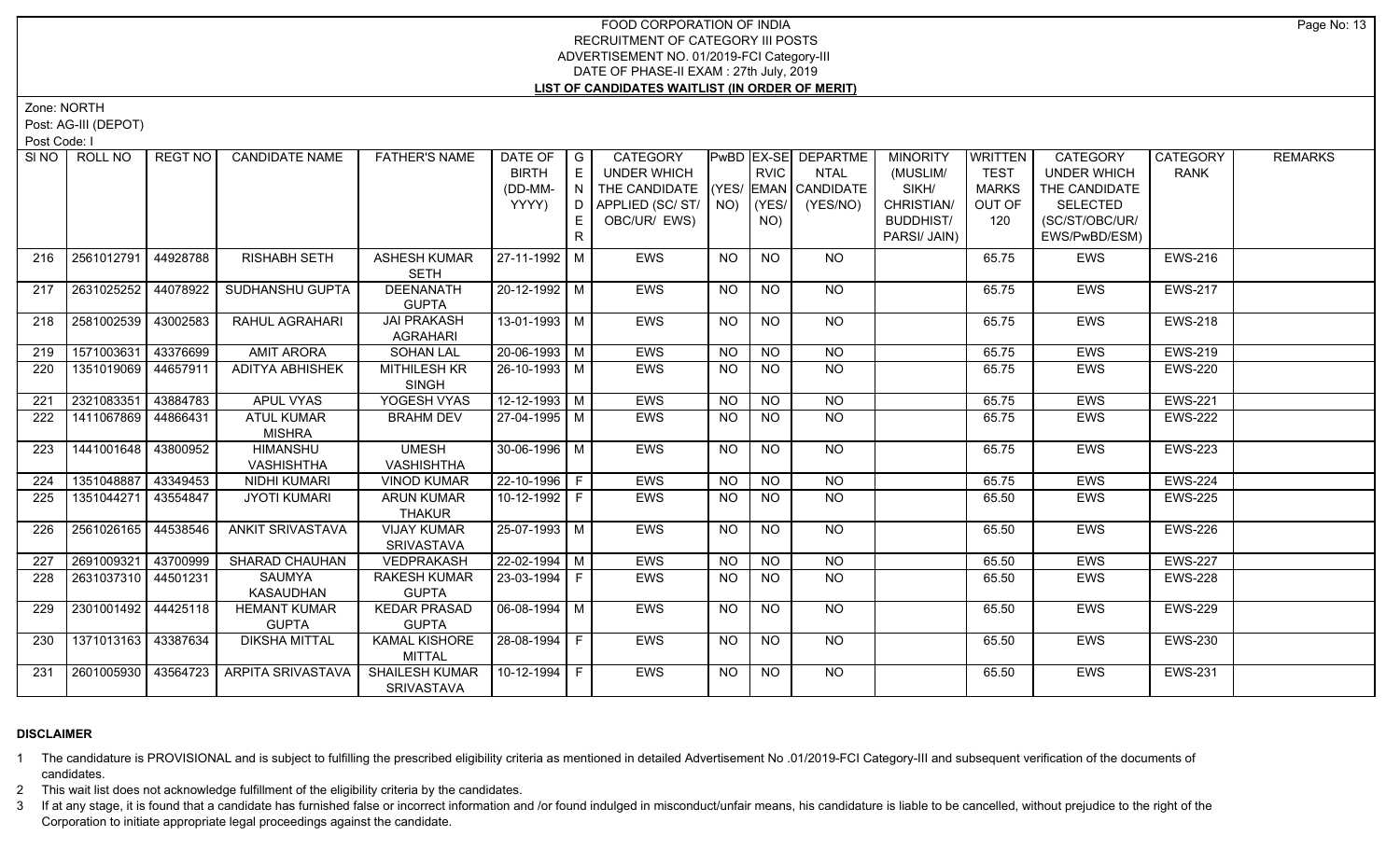Zone: NORTH

Post: AG-III (DEPOT)

Post Code: I

|     | SINO   ROLL NO      | REGT NO  | <b>CANDIDATE NAME</b>             | <b>FATHER'S NAME</b>                    | DATE OF<br><b>BIRTH</b><br>(DD-MM-<br>YYYY) | $\overline{\phantom{a}}$ G<br>E<br>N<br>D<br>E.<br>$\mathsf{R}$ | CATEGORY<br><b>UNDER WHICH</b><br>THE CANDIDATE (YES/ EMAN CANDIDATE<br>APPLIED (SC/ST/<br>OBC/UR/ EWS) |                | RVIC<br>$NO)$ (YES/<br>NO) | PwBD EX-SE DEPARTME<br><b>NTAL</b><br>(YES/NO) | <b>MINORITY</b><br>(MUSLIM/<br>SIKH/<br>CHRISTIAN/<br><b>BUDDHIST/</b><br>PARSI/ JAIN) | <b>WRITTEN</b><br><b>TEST</b><br><b>MARKS</b><br>OUT OF<br>120 | <b>CATEGORY</b><br><b>UNDER WHICH</b><br>THE CANDIDATE<br><b>SELECTED</b><br>(SC/ST/OBC/UR/<br>EWS/PwBD/ESM) | CATEGORY<br><b>RANK</b> | <b>REMARKS</b> |
|-----|---------------------|----------|-----------------------------------|-----------------------------------------|---------------------------------------------|-----------------------------------------------------------------|---------------------------------------------------------------------------------------------------------|----------------|----------------------------|------------------------------------------------|----------------------------------------------------------------------------------------|----------------------------------------------------------------|--------------------------------------------------------------------------------------------------------------|-------------------------|----------------|
| 232 | 2621023986          | 44926336 | <b>CHETAN AGARAWAL</b>            | <b>MADAN LAL</b><br><b>AGARWAL</b>      | 09-01-1995 $\mid$ M                         |                                                                 | <b>EWS</b>                                                                                              | <b>NO</b>      | <b>NO</b>                  | <b>NO</b>                                      |                                                                                        | 65.50                                                          | EWS                                                                                                          | <b>EWS-232</b>          |                |
| 233 | 1191004522 44510751 |          | VOONNA DIVYA                      | VOONNA<br>SRINIVASA RAO                 | 06-07-1995   F                              |                                                                 | EWS                                                                                                     | <b>NO</b>      | <b>NO</b>                  | <b>NO</b>                                      |                                                                                        | 65.50                                                          | <b>EWS</b>                                                                                                   | <b>EWS-233</b>          |                |
| 234 | 2311000096          | 43058905 | SIMRAN AHUJA                      | <b>RAJESH KUMAR</b>                     | $31-12-1995$ F                              |                                                                 | EWS                                                                                                     | NO.            | <b>NO</b>                  | $\overline{NQ}$                                |                                                                                        | 65.50                                                          | <b>EWS</b>                                                                                                   | <b>EWS-234</b>          |                |
| 235 | 1411109747 45145593 |          | <b>ADITYA KUMAR</b>               | <b>BHUPENDRA</b><br>PRASAD SINGH        | 23-06-1996 M                                |                                                                 | EWS                                                                                                     | NO.            | <b>NO</b>                  | NO                                             |                                                                                        | 65.50                                                          | EWS                                                                                                          | <b>EWS-235</b>          |                |
| 236 | 2221009832          | 43011747 | <b>GAGANDEEP</b>                  | <b>RAMAN MITTAL</b>                     | 24-09-1996 M                                |                                                                 | <b>EWS</b>                                                                                              | <b>NO</b>      | N <sub>O</sub>             | $\overline{NO}$                                |                                                                                        | 65.50                                                          | <b>EWS</b>                                                                                                   | <b>EWS-236</b>          |                |
| 237 | 2321075588 33574403 |          | NIHARIKA BANSAL                   | KAILASH CHAND<br><b>BANSAL</b>          | 30-06-1992 F                                |                                                                 | EWS                                                                                                     | <b>NO</b>      | <b>NO</b>                  | N <sub>O</sub>                                 |                                                                                        | 65.25                                                          | <b>EWS</b>                                                                                                   | <b>EWS-237</b>          |                |
| 238 | 2321034804          | 43803832 | <b>ANKUSH SINGHAL</b>             | <b>ASHOK KUMAR</b><br><b>SINGHAL</b>    | $05-12-1992$ M                              |                                                                 | EWS                                                                                                     | <b>NO</b>      | N <sub>O</sub>             | NO                                             |                                                                                        | 65.25                                                          | <b>EWS</b>                                                                                                   | <b>EWS-238</b>          |                |
| 239 | 2651010301          | 43803325 | <b>AYUSHI SUBHASHINI</b>          | <b>SUSHEEL KUMAR</b>                    | 23-01-1993 F                                |                                                                 | <b>EWS</b>                                                                                              | <b>NO</b>      | N <sub>O</sub>             | $N$ O                                          |                                                                                        | 65.25                                                          | <b>EWS</b>                                                                                                   | <b>EWS-239</b>          |                |
| 240 | 2631007492          | 43873344 | SHRAWAN KUMAR                     | <b>JITENDRA KUMAR</b>                   | $18-04-1993$ M                              |                                                                 | EWS                                                                                                     | <b>NO</b>      | N <sub>O</sub>             | N <sub>O</sub>                                 |                                                                                        | 65.25                                                          | <b>EWS</b>                                                                                                   | <b>EWS-240</b>          |                |
| 241 | 2331006893          | 45092410 | <b>BHUPENDRA SINGH</b>            | <b>BHUPENDRA</b><br><b>SINGH</b>        | 20-05-1993 $\sqrt{M}$                       |                                                                 | <b>EWS</b>                                                                                              | N <sub>O</sub> | N <sub>O</sub>             | NO                                             |                                                                                        | 65.25                                                          | <b>EWS</b>                                                                                                   | <b>EWS-241</b>          |                |
| 242 | 1451002964          | 44450145 | <b>VAIBHAV UPADHYAY</b>           | <b>ASHWANI KUMAR</b><br><b>UPADHYAY</b> | $05-11-1994$ M                              |                                                                 | <b>EWS</b>                                                                                              | NO.            | <b>NO</b>                  | NO.                                            |                                                                                        | 65.25                                                          | <b>EWS</b>                                                                                                   | <b>EWS-242</b>          |                |
| 243 | 1371008539 43440307 |          | <b>JATIN GUPTA</b>                | <b>SUNIL KUMAR</b>                      | $15-06-1995$ M                              |                                                                 | <b>EWS</b>                                                                                              | <b>NO</b>      | $\overline{N}$             | $\overline{NQ}$                                |                                                                                        | 65.25                                                          | <b>EWS</b>                                                                                                   | <b>EWS-243</b>          |                |
| 244 | 1411027602          | 43786164 | NISHANT TIWARI                    | <b>RAJEEV TIWARI</b>                    | 15-06-1995   M                              |                                                                 | EWS                                                                                                     | NO.            | <b>NO</b>                  | $\overline{NQ}$                                |                                                                                        | 65.25                                                          | EWS                                                                                                          | <b>EWS-244</b>          |                |
| 245 | 1941000243 45080701 |          | SANJAYA KUMAR<br><b>DHANOTIYA</b> | <b>MANAK CHAND</b>                      | 12-08-1996 M                                |                                                                 | <b>EWS</b>                                                                                              | <b>NO</b>      | $\overline{NO}$            | $\overline{NQ}$                                |                                                                                        | 65.25                                                          | <b>EWS</b>                                                                                                   | <b>EWS-245</b>          |                |
| 246 | 2651012371          | 43169312 | <b>MADHUR AGARWAL</b>             | <b>DINESH KUMAR</b><br><b>AGARWAL</b>   | 22-09-1996 M                                |                                                                 | EWS                                                                                                     | <b>NO</b>      | <b>NO</b>                  | <b>NO</b>                                      |                                                                                        | 65.25                                                          | <b>EWS</b>                                                                                                   | <b>EWS-246</b>          |                |
| 247 | 2621000056          | 43313526 | <b>SHIVAM PANDEY</b>              | <b>MAHESH PANDEY</b>                    | 13-05-1992 M                                |                                                                 | <b>EWS</b>                                                                                              | NO.            | <b>NO</b>                  | <b>NO</b>                                      |                                                                                        | 65.00                                                          | <b>EWS</b>                                                                                                   | <b>EWS-247</b>          |                |
| 248 | 2221006054          | 43991823 | <b>RAKESH KUMAR</b>               | <b>SAHI RAM</b>                         | $14-07-1992$ M                              |                                                                 | EWS                                                                                                     | <b>NO</b>      | <b>NO</b>                  | <b>NO</b>                                      |                                                                                        | 65.00                                                          | EWS                                                                                                          | <b>EWS-248</b>          |                |
| 249 | 2711004853          | 43927153 | <b>NEHA CHAUDHARY</b>             | CHANDRAPAL<br><b>SINGH</b>              | 13-03-1994 F                                |                                                                 | EWS                                                                                                     | NO.            | NO.                        | N <sub>O</sub>                                 |                                                                                        | 65.00                                                          | EWS                                                                                                          | <b>EWS-249</b>          |                |

# **DISCLAIMER**

1 The candidature is PROVISIONAL and is subject to fulfilling the prescribed eligibility criteria as mentioned in detailed Advertisement No .01/2019-FCI Category-III and subsequent verification of the documents of candidates.

2 This wait list does not acknowledge fulfillment of the eligibility criteria by the candidates.